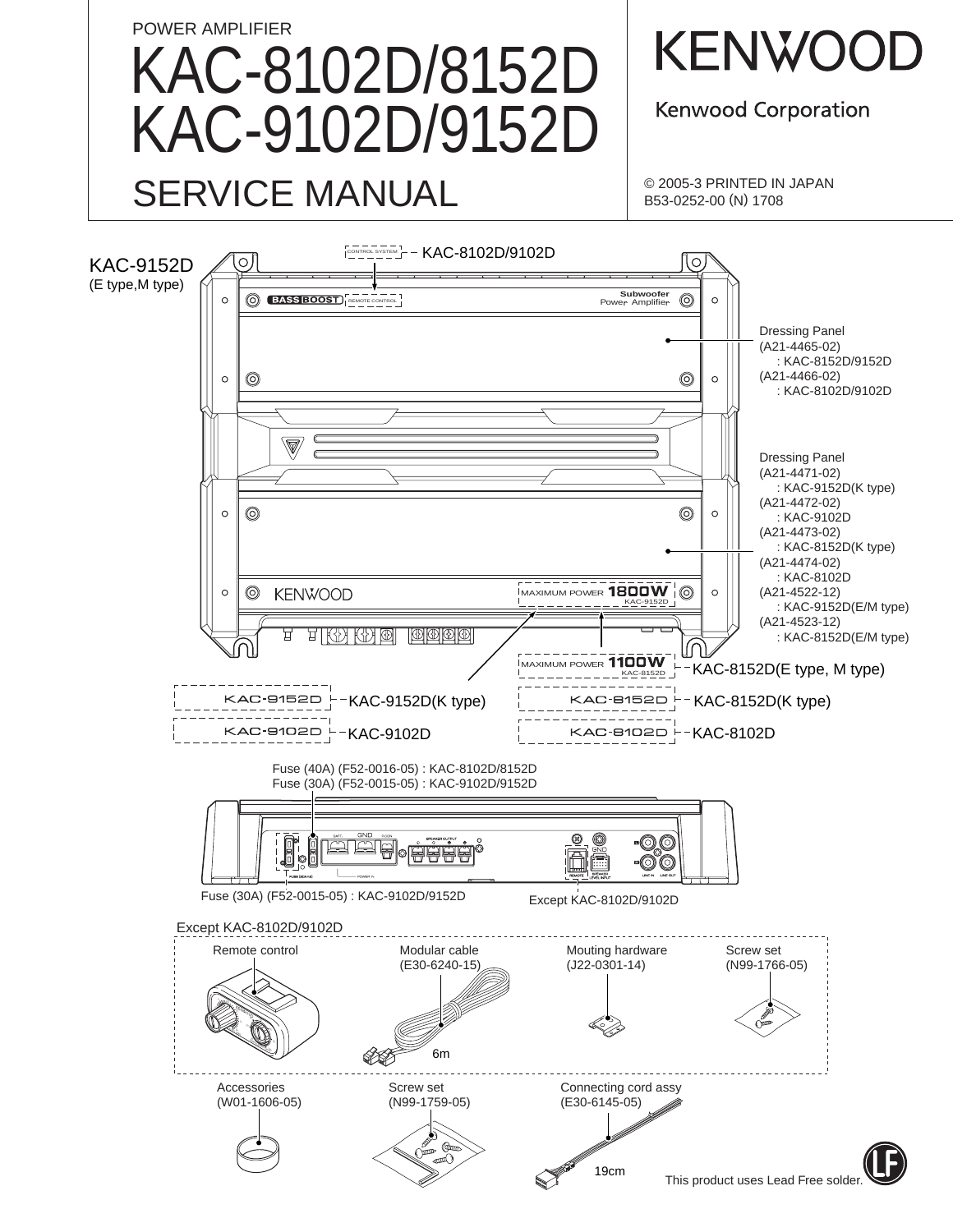# **BLOCK DIAGRAM**

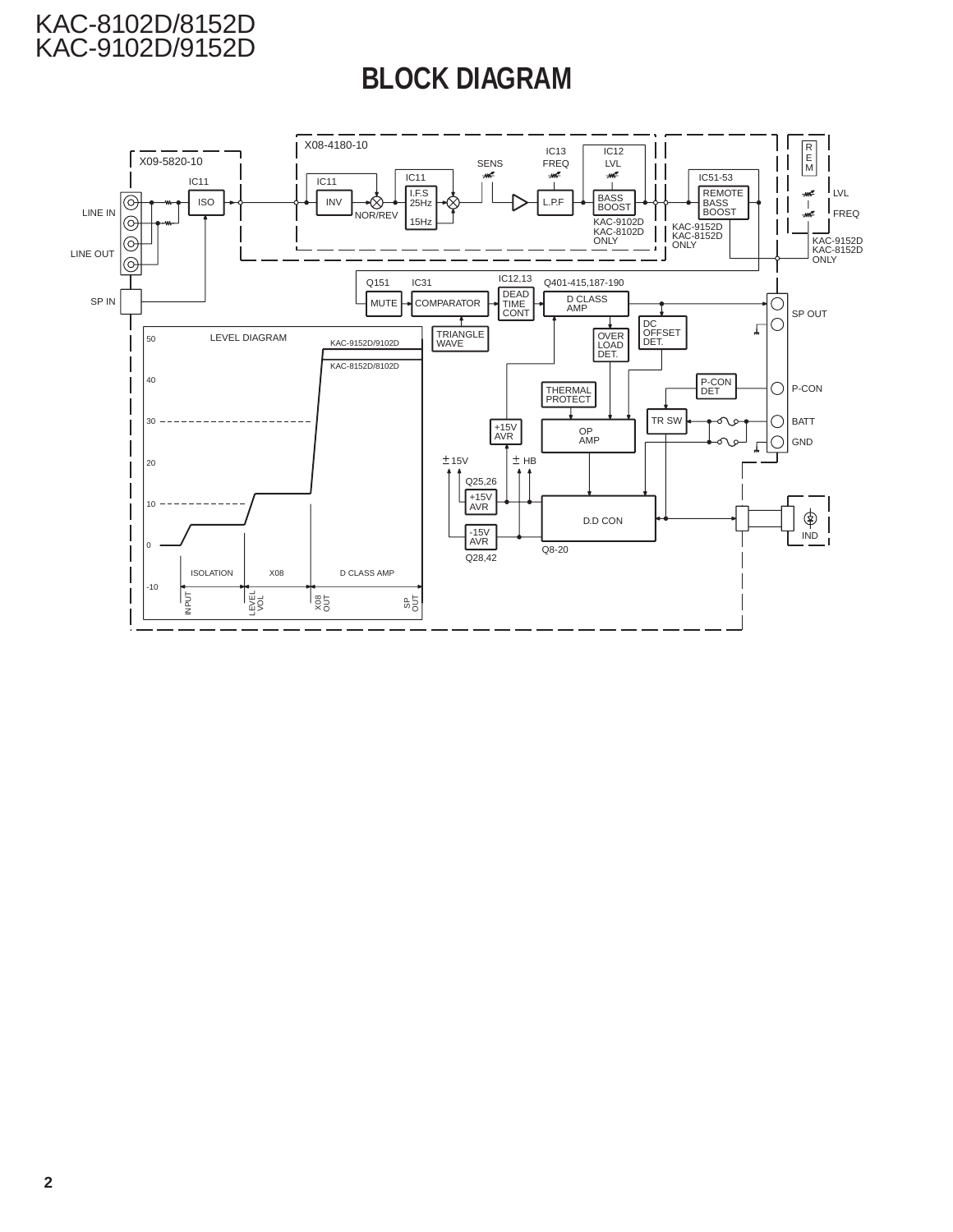

# **COMPONENTS DESCRIPTION**

### ● **PREAMPLIFIER UNIT (X08-4180-1x)**

| Ref. No.   | <b>Application / Function</b> | <b>Operation / Condition / Compatibility</b> |
|------------|-------------------------------|----------------------------------------------|
| IC11(1/2)  | <b>INFRA SONIC FILTER</b>     | Cutting super-low area of voice signals      |
| IC11 (2/2) | <b>INVERTER</b>               | Reversing voice signal phase                 |
| IC12(1/2)  | OP AMP                        | Voltage amplification, buffer                |
| IC12(2/2)  | <b>BASS BOOST</b>             | High-boost (variable levels)                 |
| IC14,15    | <b>BASS BOOST</b>             | High-boost (variable levels)                 |
| IC13       | LOW PASS FILTER               | Cutting high range of voice signal           |

#### ● **AUDIO UNIT (X09-5820-1x)**

| Ref. No.         | <b>Application / Function</b>           | <b>Operation / Condition / Compatibility</b>                                                                  |
|------------------|-----------------------------------------|---------------------------------------------------------------------------------------------------------------|
| IC <sub>1</sub>  | DC/DC converter IC                      | Create drive signal for switching element                                                                     |
| IC2(1/2)         | Differential amplifier                  | Detection of temperature, DC, and excess current and hold protection for a certain time                       |
| IC2(2/2)         | Differential amplifier                  | Containing excess voltage of $\pm B$                                                                          |
| IC11             | Isolation amplifier                     | Prevention of noise by the electric potential difference of GND                                               |
| IC12,13          | <b>NAND</b>                             | Generation and forming of Dclass section reversal waveform and dead time                                      |
| IC <sub>31</sub> | Comparator                              | Digitalize signal by comparing analog signal and triangular wave                                              |
| IC32(1/2)        | Triangular wave generation              | Reference signal generation for converting analog signals to digital signals                                  |
| IC32(2/2)        | Error amplifier                         | Error compensation by feedback from output                                                                    |
| $IC51 - 53$      | OP amp, electronic volume               | Frequency, variable level BASS BOOST                                                                          |
| IC61,62          | Comparator                              | Detection of short-circuiting of SP output and determine excess current for triggering protection             |
| Q1-3             | <b>PCON switch</b>                      | Turns on the circuit when ON-signal is impressed on PCON                                                      |
| Q4,5             | Mute                                    | Mute drive signal generation, Turn LED off                                                                    |
| Q8~11            | Gate drive                              | DC/DC converter FET gate drive                                                                                |
| Q12-20           | DC/DC converter                         | DC/DC converter switching                                                                                     |
| Q25,26,28        | <b>AVR</b>                              | $±15V$ AVR                                                                                                    |
| Q29,30           | Tracking when $\pm$ 15V AVR is OFF      | Adjusts -15V' AVR falling to '+15V' AVR falling                                                               |
| Q36              | DC/DC converter ON/OFF control          | Stops DC/DC converter switching when protection is triggered                                                  |
| Q37~38           | DC/DC converter pulse ON/OFF control    | ON/OFF of DC/DC converter drive waveform                                                                      |
| Q41              | 4.4V AVR                                | Vref 5V reference AVR                                                                                         |
| Q42              | <b>AVR</b>                              | $±15V$ AVR                                                                                                    |
| Q43              | DC/DC converter ON/OFF control          | Stops DC/DC converter switching when protection is triggered                                                  |
| Q151             | Mute                                    | Turning off voice signal                                                                                      |
| Q187~190         | Electric power amplification            | Dclass large current switching                                                                                |
| Q401~415         | Pulse amplification and rectifying      | Generation of signal for driving Dclass final FET                                                             |
| Q416             | 15V AVR                                 | Integration AVR for obtaining Dclass High+B                                                                   |
|                  | Control of ON/OFF of electric           | Makes the electric power amplification section non-operative for 1.2 seconds when the                         |
| Q417,418         | power amplification section             | power is turned on and when protection is triggered                                                           |
| Q501             | <b>Emitter follower</b>                 | Generation of temperature compensation reference voltage for control of electronic volume                     |
| Q601,602         | Comparator                              | Detection of short-circuiting of SP output and determine excess current for triggering protection             |
| Q603             | DC/DC converter control                 | Convey IC62 $\circled{2}$ pin output, result of excess current detection, to IC2 and stop the DC/DC converter |
| Q604~607         | Electric current and voltage conversion | Conversion of current to voltage of the current flowing to final                                              |
| Q608~611         | Latch circuit                           | Detection and holding of output excess voltage                                                                |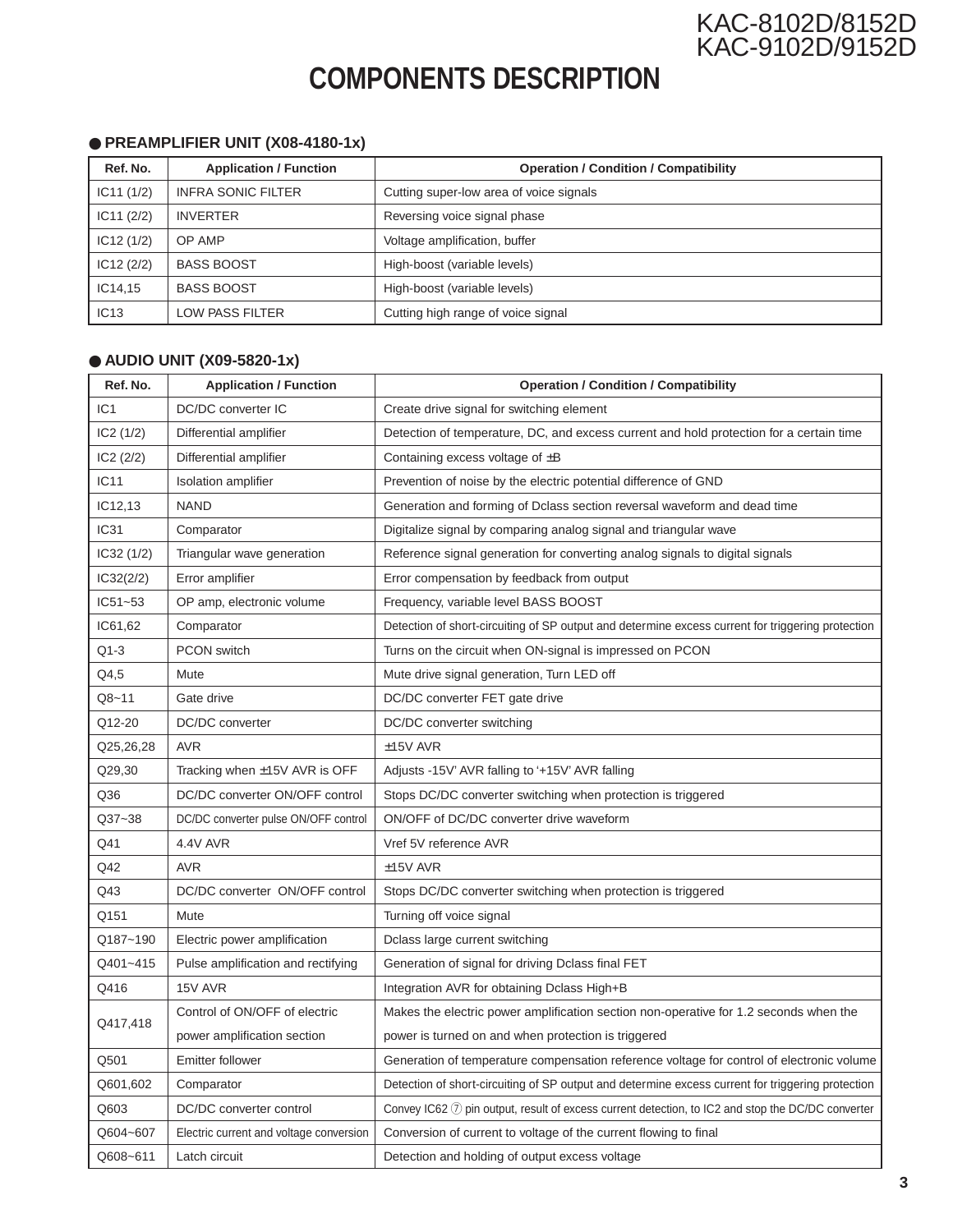KAC-8102D/8152D KAC-9102D/9152D **PC BOARD (FOIL SIDE VIEW)**

1

2

3

4

5

6



A B B C D E

**4**

7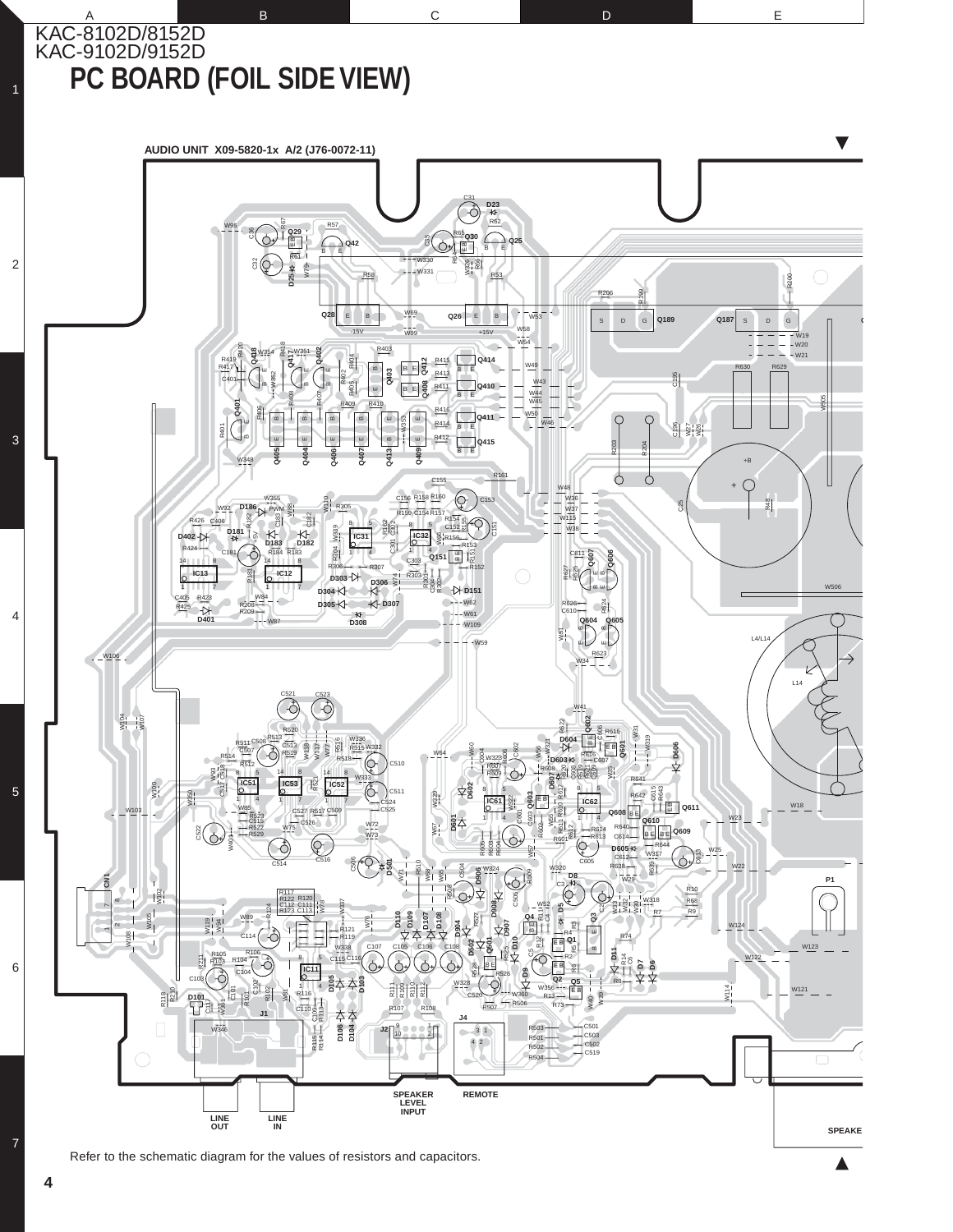KAC-8102D/8152D KAC-9102D/9152D F G G H I J

1

2

3

4

5

6

7

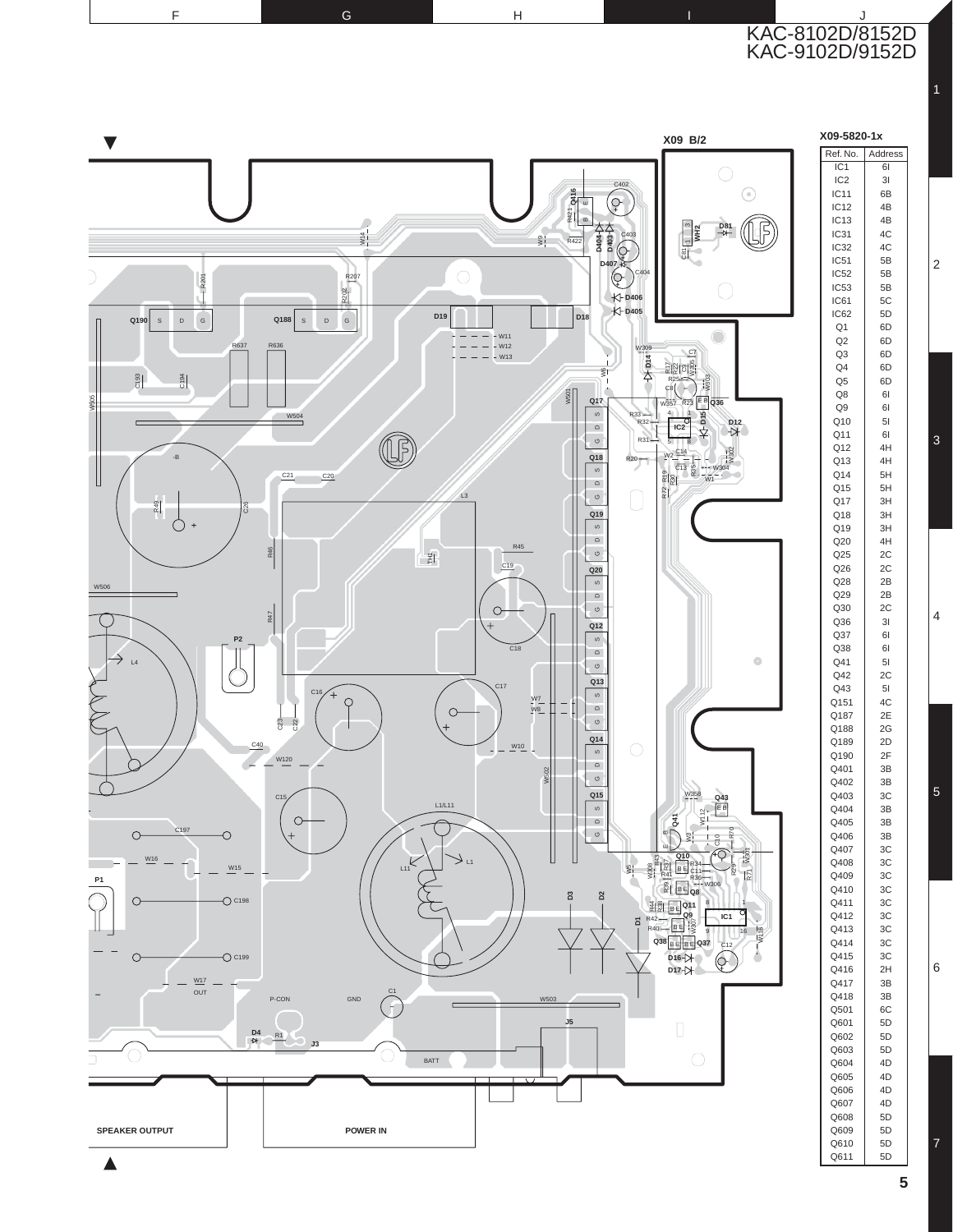### KAC-8102D/8152D KAC-9102D/9152D **PC BOARD (FOIL SIDE VIEW)**

1

2

3

4

5

6

7

#### **PREAMPLIFIER UNIT X08-4180-1x A/2 (J76-0068-02)**



K L L M N N O

**X08 B/2**



| X08-4180-1x |         |  |  |  |  |  |  |  |  |  |
|-------------|---------|--|--|--|--|--|--|--|--|--|
| Ref. No.    | Address |  |  |  |  |  |  |  |  |  |
| <b>IC11</b> | 4N      |  |  |  |  |  |  |  |  |  |
| IC12        | 2M      |  |  |  |  |  |  |  |  |  |
| IC13        | 4M      |  |  |  |  |  |  |  |  |  |
| IC14        | 21      |  |  |  |  |  |  |  |  |  |
| IC15        | 3L      |  |  |  |  |  |  |  |  |  |
|             |         |  |  |  |  |  |  |  |  |  |

Refer to the schematic diagram for the values of resistors and capacitors.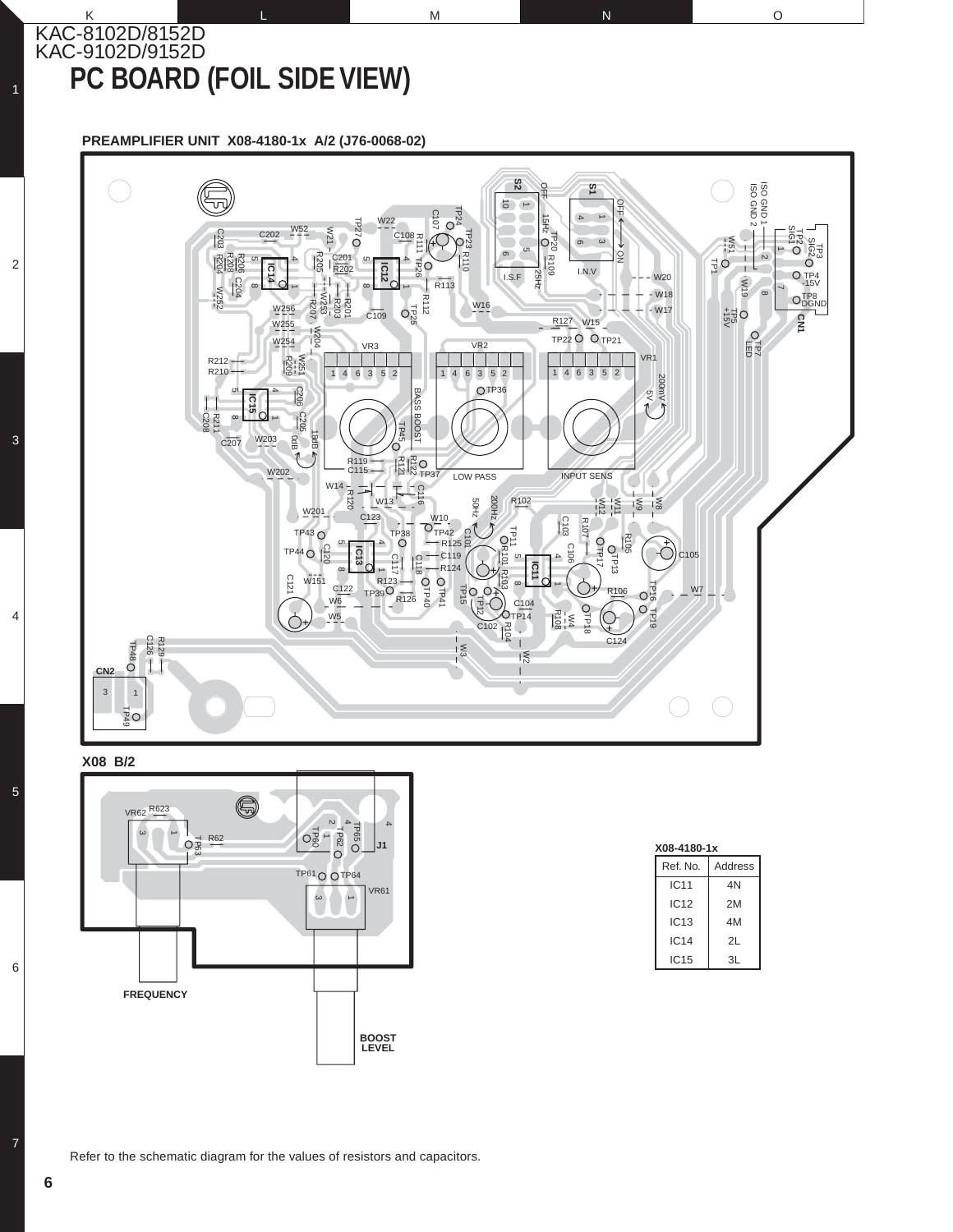

A B B C D E

7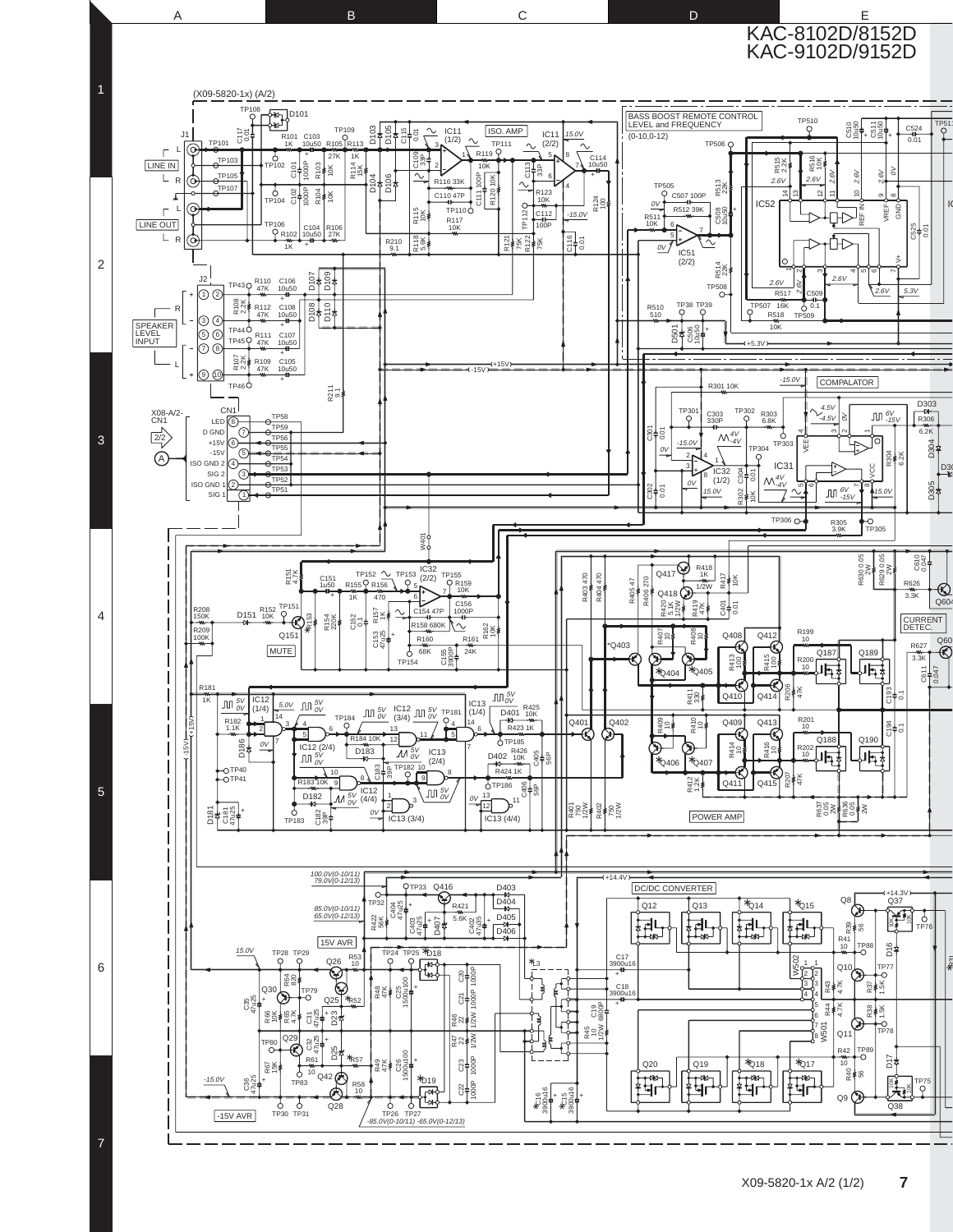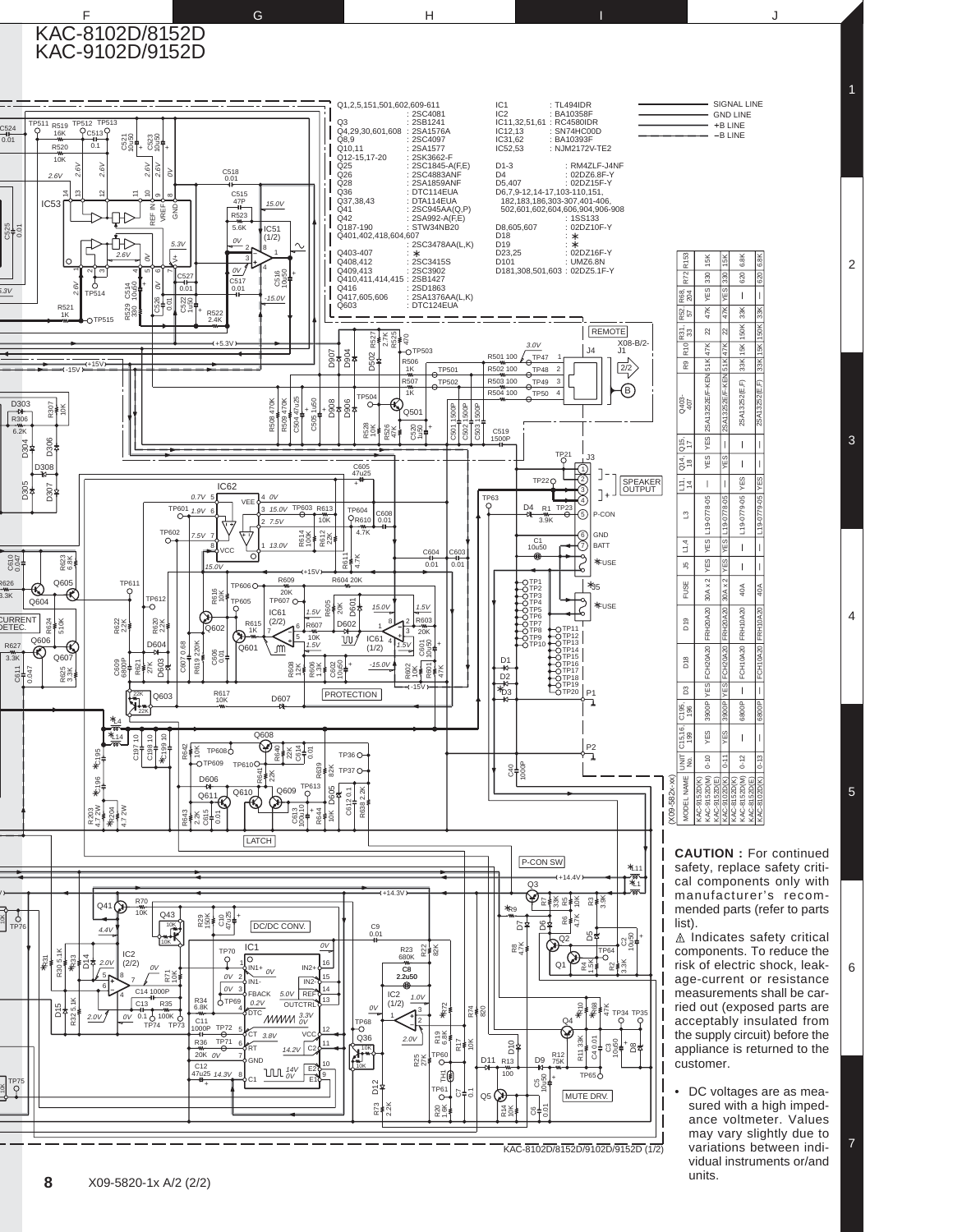

• DC voltages are as measured with a high impedance voltmeter. Values may vary slightly due to variations between individual instruments or/and units.

7

ΪÑ

**କ**ଳ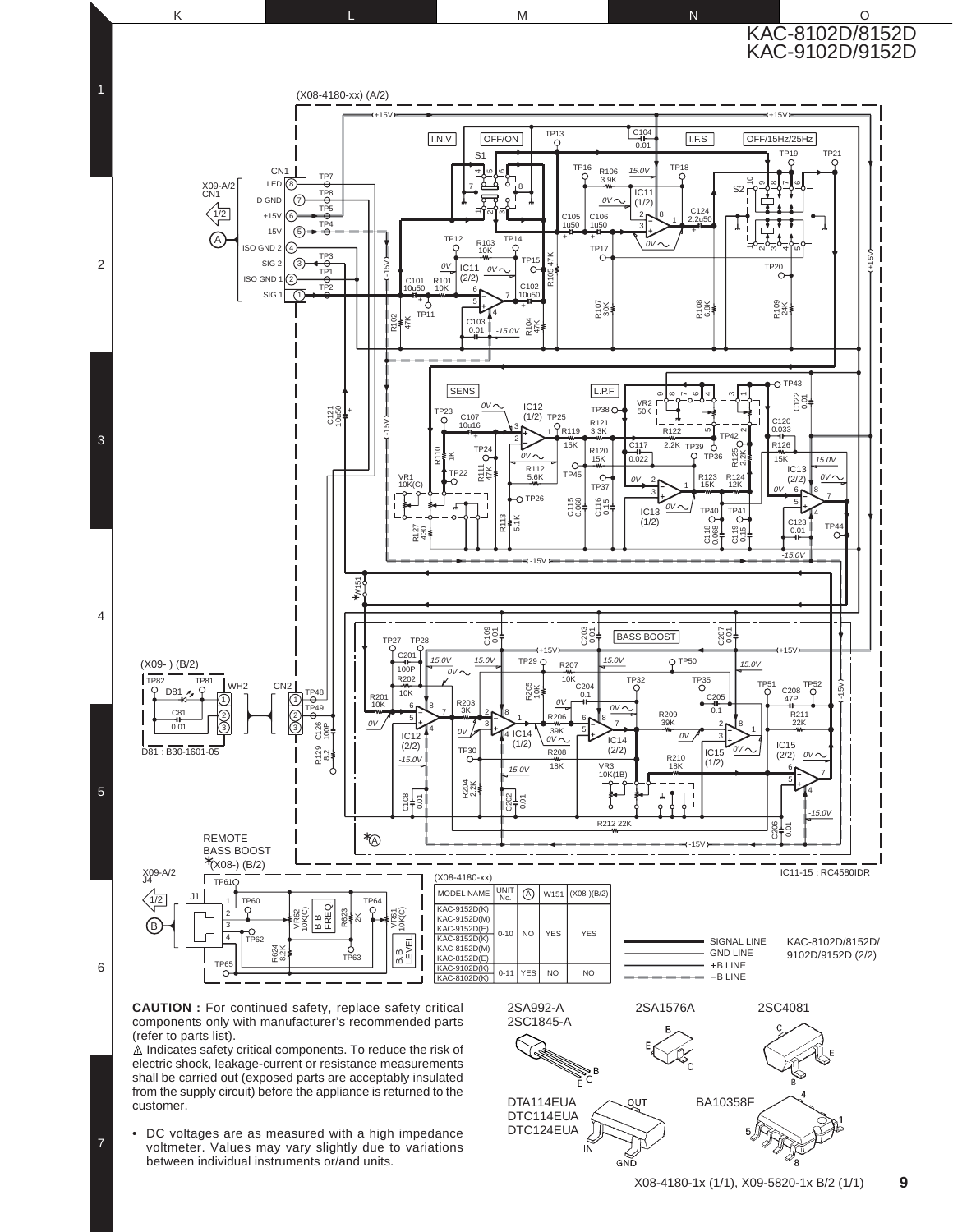## **EXPLODED VIEW**



**Parts with the exploded numbers larger than 700 are not supplied.**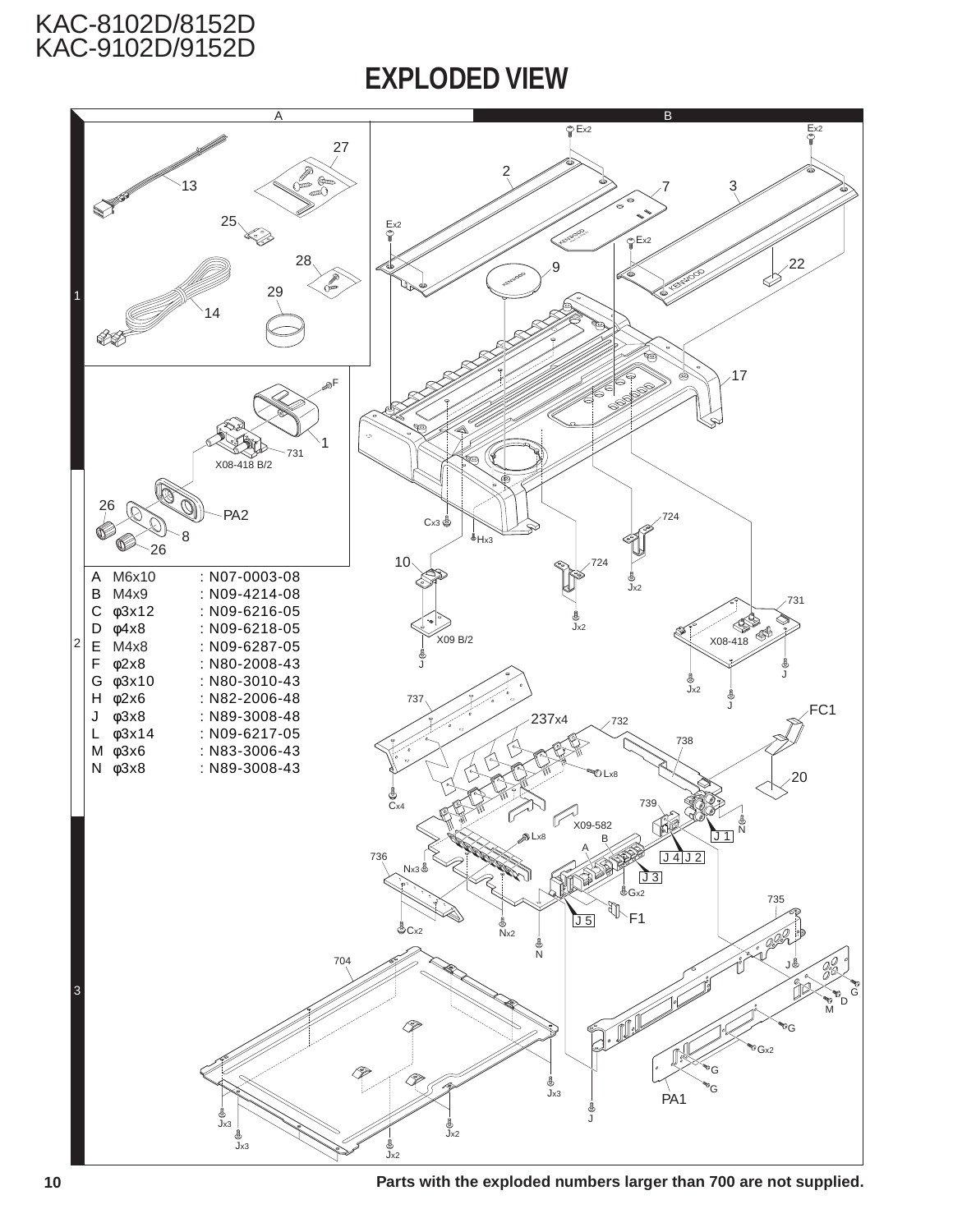# **PARTS LIST**

✽ New parts Parts without **Parts No.** are not supplied. Les articles non mentionnes dans le **Parts No.** ne sont pas fournis. Teile ohne **Parts No.** werden nicht geliefert.

|                                       | Ref. No.                                              | A<br>d               | N<br>e<br>W      | Parts No.                                                                                           | Desti-<br><b>Description</b><br>nation                                                                                     |                                                | Ref. No.                                                                     | A<br>d<br>d          | N<br>е<br>W      | Parts No.                                                                    | <b>Description</b>                                                                                                                                   | Desti-<br>nation                                                                                |
|---------------------------------------|-------------------------------------------------------|----------------------|------------------|-----------------------------------------------------------------------------------------------------|----------------------------------------------------------------------------------------------------------------------------|------------------------------------------------|------------------------------------------------------------------------------|----------------------|------------------|------------------------------------------------------------------------------|------------------------------------------------------------------------------------------------------------------------------------------------------|-------------------------------------------------------------------------------------------------|
|                                       |                                                       |                      |                  |                                                                                                     | KAC-8102D/8152D/9102D/9152D                                                                                                |                                                |                                                                              |                      | $\ast$<br>$\ast$ | H54-3413-03<br>H54-3414-03                                                   | <b>ITEM CARTON CASE</b><br><b>ITEM CARTON CASE</b>                                                                                                   | E <sub>2</sub><br>M1                                                                            |
|                                       | 1<br>$\overline{\mathbf{c}}$                          | 1A<br>1A<br>1B       | ∗<br>∗<br>∗      | A02-2738-02<br>A02-2738-02<br>A21-4465-02                                                           | PLASTIC CABINET (REMO)<br>PLASTIC CABINET (REMO)<br>DRESSING PANEL                                                         | KE1M1<br>K2E2M2<br>KE1M1                       |                                                                              |                      | $\ast$<br>$\ast$ | H54-3415-03<br>H54-3441-03                                                   | <b>ITEM CARTON CASE</b><br><b>ITEM CARTON CASE</b>                                                                                                   | M2<br>K3                                                                                        |
|                                       | $\overline{\mathbf{c}}$<br>$\overline{2}$             | 1B<br>1B             | ∗<br>*           | A21-4465-02<br>A21-4466-02                                                                          | DRESSING PANEL<br>DRESSING PANEL                                                                                           | K2E2M2<br>K <sub>1</sub> K <sub>3</sub>        | 25<br>25                                                                     | 1A<br>1A             | ∗<br>$\ast$      | J22-0301-14<br>J22-0301-14                                                   | MOUNTING HARDWARE<br>MOUNTING HARDWARE                                                                                                               | KE1M1<br>K2E2M2                                                                                 |
|                                       | 3<br>3<br>$\vert$ 3                                   | 1B<br>1B<br>1B       | ∗<br>∗<br>∗      | A21-4471-02<br>A21-4472-02<br>A21-4473-02                                                           | <b>DRESSING PANEL</b><br>DRESSING PANEL<br>DRESSING PANEL                                                                  | Κ<br>K <sub>1</sub><br>K <sub>2</sub>          | 26<br>26                                                                     | 2A<br>2A             | ∗<br>$\ast$      | K23-1093-03<br>K23-1093-03                                                   | KNOB (REMO)<br>KNOB (REMO)                                                                                                                           | KE1M1<br>K2E2M2                                                                                 |
|                                       | 3<br>$\ensuremath{\mathsf{3}}$<br>3                   | 1B<br>1B<br>1B       | ∗<br>∗<br>∗      | A21-4474-02<br>A21-4522-12<br>A21-4523-12                                                           | <b>DRESSING PANEL</b><br>DRESSING PANEL<br>DRESSING PANEL                                                                  | K <sub>3</sub><br>E1M1<br>E2M2                 | 27<br>28<br>28<br>Α                                                          | 1A<br>1A<br>1A<br>3B | ∗<br>∗<br>$\ast$ | N99-1759-05<br>N99-1766-05<br>N99-1766-05<br>N07-0003-08                     | <b>SCREW SET</b><br><b>SCREW SET</b><br><b>SCREW SET</b><br>$M6$ (Au)<br><b>SEMS</b>                                                                 | KE1M1<br>K2E2M2                                                                                 |
|                                       | PA <sub>1</sub><br>PA <sub>1</sub><br>PA <sub>1</sub> | 3B<br>3B<br>3B       | ∗<br>∗<br>∗      | A64-3537-02<br>A64-3538-02<br>A64-3539-02                                                           | PANEL<br>PANEL<br>PANEL                                                                                                    | KE <sub>1</sub> M <sub>1</sub><br>K2E2M2<br>K1 | B<br>$\mathsf C$                                                             | 3B<br>2B             |                  | N09-4214-08<br>N09-6216-05                                                   | <b>SEMS</b><br>$M4$ (Au)<br>TAPTITE SCREW (3X12)                                                                                                     |                                                                                                 |
|                                       | PA <sub>1</sub><br>PA <sub>2</sub>                    | 3B<br>2A             | ∗<br>∗           | A64-3655-02<br>A64-3541-12                                                                          | PANEL<br>PANEL (REMO)                                                                                                      | K <sub>3</sub><br>KE1M1                        | D<br>Ē<br>F                                                                  | 3B<br>1B<br>1A       | $\ast$           | N09-6218-05<br>N09-6287-05<br>N80-2008-43                                    | TAPTITE SCREW (4X8)<br>DRESSED SCREW (M4X8)<br>PAN HEAD TAPTITE SCREW                                                                                | KE <sub>1</sub> M <sub>1</sub>                                                                  |
|                                       | PA <sub>2</sub>                                       | 2A                   | ∗                | A64-3541-12                                                                                         | PANEL (REMO)                                                                                                               | K2E2M2                                         | F                                                                            | 1A                   |                  | N80-2008-43                                                                  | PAN HEAD TAPTITE SCREW                                                                                                                               | K1K2E2                                                                                          |
|                                       | 7<br>$\overline{7}$<br>$\overline{7}$                 | 1B<br>1B<br>1B       | ∗<br>∗<br>∗      | B03-5046-02<br>B03-5047-02<br>B03-5048-02                                                           | DRESSING PLATE<br>DRESSING PLATE<br><b>DRESSING PLATE</b>                                                                  | KE1M1<br>K1<br>K2E2M2                          | F<br>G<br>$\overline{H}$                                                     | 1A<br>3B<br>2B       |                  | N80-2008-43<br>N80-3010-43<br>N82-2006-48                                    | PAN HEAD TAPTITE SCREW<br>PAN HEAD TAPTITE SCREW<br><b>BINDING HEAD TAPTITE SCREW</b>                                                                | M2                                                                                              |
|                                       | 7<br>8                                                | 1B<br>2A             | ∗<br>∗           | B03-5060-02<br>B03-5049-04                                                                          | <b>DRESSING PLATE</b><br>DRESSING PLATE (REMO)                                                                             | K <sub>3</sub><br>KE1M1                        | J                                                                            | 3B                   |                  | N89-3008-48                                                                  | BINDING HEAD TAPTITE SCREW                                                                                                                           |                                                                                                 |
|                                       | 8                                                     | 2A                   | ∗                | B03-5049-04                                                                                         | DRESSING PLATE (REMO)                                                                                                      | K2E2M2                                         | 29                                                                           | 1A                   |                  | W01-1606-05                                                                  | <b>ACCESSORIES</b><br>PREAMPLIFIER UNIT (X08-4180-1x)                                                                                                |                                                                                                 |
|                                       | 9<br>10                                               | 1B<br>2A             | ∗<br>∗           | B07-3131-02<br>B19-2324-03<br>B46-0100-50                                                           | <b>ESCUTCHEON</b><br><b>LIGHTING BOARD</b><br><b>WARRANTY CARD</b>                                                         |                                                | C101,102<br>C103,104                                                         |                      |                  | CD04BJ1H100M<br>CK73GB1H103K                                                 | <b>ELECTRO</b><br>10UF<br>50WV<br>CHIP C<br>0.010UF<br>Κ                                                                                             |                                                                                                 |
|                                       |                                                       |                      | *<br>∗           | B58-1427-04<br>B64-3008-00                                                                          | <b>CAUTION CARD</b><br>INSTRUCTI.MANUAL (ENG.FRE.SPA.)   KE1K1                                                             |                                                | C105,106<br>C107<br>C108,109                                                 |                      |                  | CD04BJ1H010M<br>CD04AS1C100M<br>CK73GB1H103K                                 | <b>ELECTRO</b><br>1.0UF<br>50WV<br><b>ELECTRO</b><br>10UF<br><b>16WV</b><br>0.010UF<br>CHIP C<br>K                                                   |                                                                                                 |
|                                       |                                                       |                      | ∗<br>∗<br>$\ast$ | B64-3008-00<br>B64-3009-00<br>B64-3010-00                                                           | INSTRUCTI.MANUAL (ENG.FRE.SPA.)   K2E2K3<br>INSTR.MANUAL (GER.DUT.ITA.POR.) E1E2<br>INSTRUCTION MANUAL (ENG.T-CHI.)   M1M2 |                                                | C115<br>C116<br>C117                                                         |                      |                  | CK73GB1H683K<br>CK73FB1E154K<br>CK73GB1H223K                                 | CHIP C<br>0.068UF<br>K<br>CHIP C<br>0.15UF<br>Κ<br>CHIP C<br>0.022UF<br>Κ                                                                            |                                                                                                 |
|                                       | 13<br>14<br>14                                        | 1A<br>1A<br>1A       |                  | E30-6145-05<br>E30-6240-15<br>E30-6240-15                                                           | CONNECTING CORD ASSY<br>MODULAR CABLE<br>MODULAR CABLE                                                                     | KE1M1<br>K2E2M2                                | C118<br>C119                                                                 |                      |                  | CK73GB1H683K<br>CK73FB1E154K                                                 | CHIP C<br>0.068UF<br>Κ<br>CHIP C<br>0.15UF<br>Κ                                                                                                      |                                                                                                 |
|                                       | FC <sub>1</sub><br>17                                 | 2B<br>1B             | ∗                | E39-0701-15<br>$\cdot$ F01-1778-11                                                                  | <b>FLAT CABLE</b><br><b>HEAT SINK</b><br><b>SHEET</b>                                                                      |                                                | C120<br>C121<br>C122,123<br>C124                                             |                      |                  | CK73GB1C333K<br>CD04BJ1H100M<br>CK73GB1H103K                                 | CHIP C<br>Κ<br>0.033UF<br><b>ELECTRO</b><br>50WV<br>10UF<br>0.010UF<br>CHIP C<br>Κ<br><b>ELECTRO</b>                                                 |                                                                                                 |
| ∆<br>$\triangle$ F1<br>$\triangle$ F1 | 20<br>F1                                              | 2B<br>3B<br>3B<br>3B | ∗                | F09-1958-04<br>F52-0015-05<br>F52-0015-05<br>F52-0016-05                                            | FUSE (BLADE TYPE) 30A<br>FUSE (BLADE TYPE) 30A<br>FUSE (BLADE TYPE) 40A                                                    | KE1M1<br>Κ1<br>K2E2M2                          | C126<br>C <sub>201</sub>                                                     |                      |                  | CD04BJ1H2R2M<br>CC73GCH1H101J<br>CC73GCH1H101J                               | 2.2UF<br>50WV<br>100PF<br>CHIP C<br>J<br>CHIP C<br>100PF<br>J                                                                                        | K <sub>1</sub> K <sub>3</sub>                                                                   |
| $\triangle$ F1                        |                                                       | 3B                   |                  | F52-0016-05                                                                                         | FUSE (BLADE TYPE) 40A                                                                                                      | K <sub>3</sub>                                 | C202.203<br>C204,205<br>C206,207                                             |                      |                  | CK73GB1H103K<br>CK73FB1E104K<br>CK73GB1H103K                                 | CHIP C<br>0.010UF<br>K<br>CHIP C<br>0.10UF<br>Κ<br>CHIP C<br>0.010UF<br>K                                                                            | K <sub>1</sub> K <sub>3</sub><br>K <sub>1</sub> K <sub>3</sub><br>K <sub>1</sub> K <sub>3</sub> |
|                                       | 22                                                    | 1B                   | ∗                | G11-3647-04                                                                                         | <b>CUSHION</b>                                                                                                             |                                                | C <sub>208</sub>                                                             |                      |                  | CC73GCH1H470J                                                                | CHIP C<br>47PF<br>J                                                                                                                                  | K <sub>1</sub> K <sub>3</sub>                                                                   |
|                                       |                                                       |                      | ∗<br>∗           | * H10-4932-03<br>H25-1199-04<br>H25-1200-04<br>H <sub>25</sub> -1216-04<br>H <sub>25</sub> -1216-04 | POLYSTYRENE FOAMED FIXTURE<br>PROTECTION BAG<br>PROTECTION BAG (250X350X0.03)<br>PROTECTION BAG<br>PROTECTION BAG          | KE1M1<br>K2E2M2                                | CN <sub>1</sub><br>CN <sub>2</sub><br>J1<br>J1                               |                      |                  | $\cdot$ E41-2447-05<br>E41-0942-05<br>$\cdot$   E58-0966-15<br>* E58-0966-15 | FLAT CABLE CONNECTOR<br><b>PIN ASSY</b><br>RECTANGULAR RECEPTACLE<br>RECTANGULAR RECEPTACLE                                                          | KE1M1<br>K2E2M2                                                                                 |
|                                       |                                                       |                      | ∗<br>∗<br>∗<br>∗ | H54-3409-03<br>H54-3410-03<br>H54-3411-03<br>H54-3412-03                                            | <b>ITEM CARTON CASE</b><br><b>ITEM CARTON CASE</b><br><b>ITEM CARTON CASE</b><br><b>ITEM CARTON CASE</b>                   | Κ<br>K1<br>K <sub>2</sub><br>E <sub>1</sub>    | R <sub>101</sub><br>R102<br>R <sub>103</sub><br>R104,105<br>R <sub>106</sub> |                      |                  | RK73GB2A103J<br>RK73GB2A473J<br>RK73GB2A103J<br>RK73GB2A473J<br>RK73GB2A392J | CHIP R<br>$J$ 1/10W<br>10K<br>CHIP R<br>47K<br>J<br>1/10W<br>CHIP R<br>$J$ 1/10W<br>10K<br>CHIP R<br>47K<br>$J$ 1/10W<br>CHIP R<br>$J$ 1/10W<br>3.9K |                                                                                                 |

**K** : KAC-9152D **K1** : KAC-9102D **K2** : KAC-8152D **K3** : KAC-8102D (North America) **E1** : KAC-9152D **E2** : KAC-8152D (Europe) **M1** : KAC-9152D **M2** : KAC-8152D (Other Areas)  $\triangle$  Indicates safety critical components.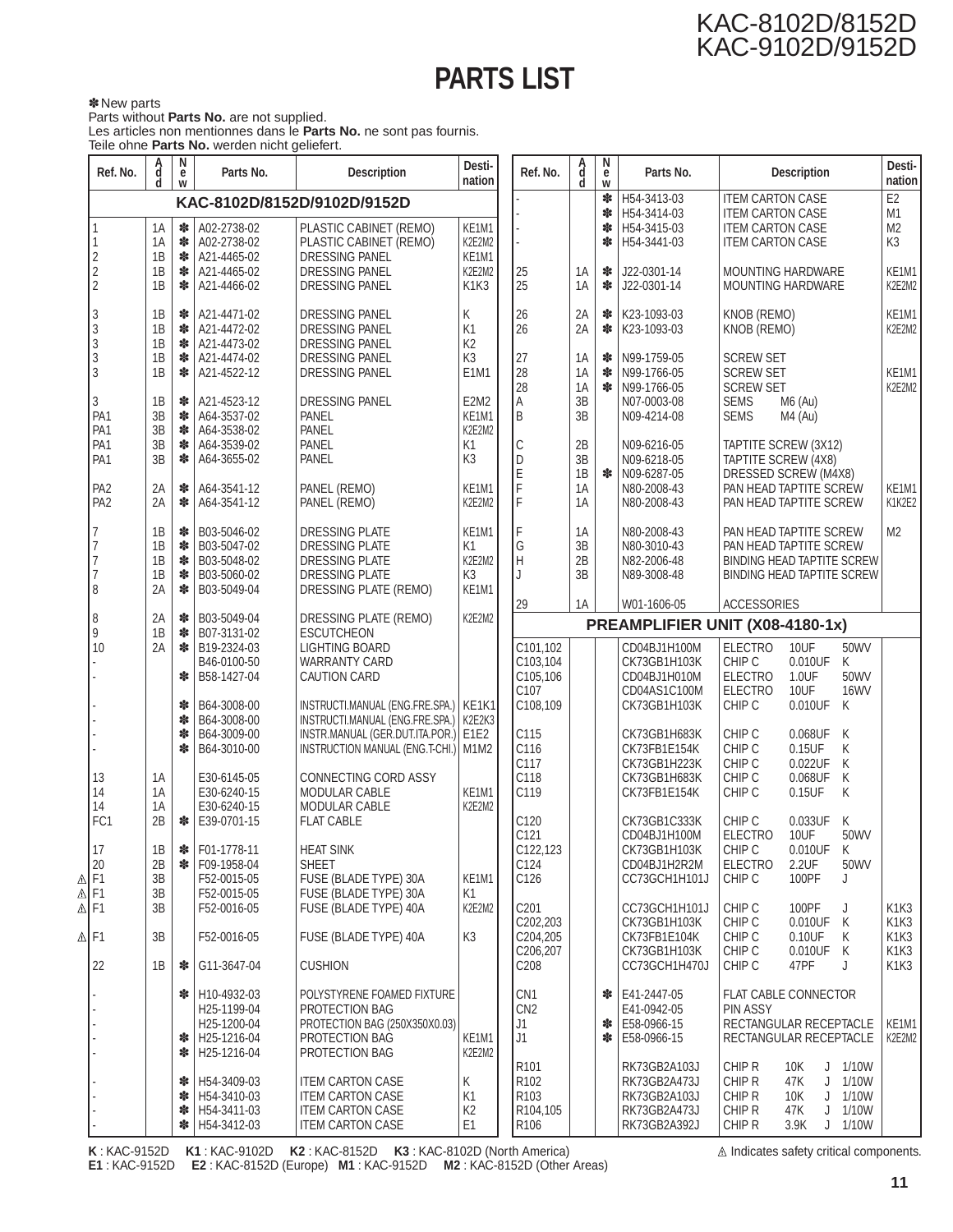# **PARTS LIST**

#### **PREAMPLIFIER UNIT (X08-4180-1x)**

| Ref. No.                                                                     | A<br>d<br>d | N<br>е<br>W | Parts No.                                                                    | <b>Description</b>                                                                                                                       |                                                                    | Desti-<br>nation                                                                                                                                                  | Ref. No.                                                      | A<br>d<br>d | N<br>е<br>W | Parts No.                                                                        |                                                                                    | <b>Description</b>                              |                                              | Desti-<br>nation                        |
|------------------------------------------------------------------------------|-------------|-------------|------------------------------------------------------------------------------|------------------------------------------------------------------------------------------------------------------------------------------|--------------------------------------------------------------------|-------------------------------------------------------------------------------------------------------------------------------------------------------------------|---------------------------------------------------------------|-------------|-------------|----------------------------------------------------------------------------------|------------------------------------------------------------------------------------|-------------------------------------------------|----------------------------------------------|-----------------------------------------|
| R107<br>R108<br>R109<br>R110<br>R111                                         |             |             | RK73GB2A303J<br>RK73GB2A682J<br>RK73GB2A243J<br>RK73GB2A102J<br>RK73GB2A473J | CHIP R<br>30K<br>CHIP R<br>6.8K<br>CHIP R<br>24K<br>CHIP R<br>1.0K<br>CHIP R<br>47K                                                      | 1/10W<br>J<br>1/10W<br>J<br>1/10W<br>J<br>1/10W<br>J<br>1/10W<br>J |                                                                                                                                                                   | C7<br>C <sub>8</sub><br>C <sub>9</sub><br>C10<br>C11          |             | $\ast$      | CK73GB1H104K<br>C90-5563-05<br>CK73GB1H103K<br>CD04BJ1E470M<br>CK73GB1H102K      | CHIP C<br><b>ELECTRO</b><br>CHIP C<br><b>ELECTRO</b><br>CHIP <sub>C</sub>          | $0.10$ UF<br>2.2UF<br>0.010UF<br>47UF<br>1000PF | K<br>50WV<br>Κ<br><b>25WV</b><br>K           |                                         |
| R112<br>R113<br>R119,120<br>R <sub>121</sub><br>R <sub>122</sub>             |             |             | RK73GB2A562J<br>RK73GB2A512J<br>RK73GB2A153J<br>RK73GB2A332J<br>RK73GB2A222J | CHIP R<br>5.6K<br>CHIP R<br>5.1K<br>CHIP R<br>15K<br>CHIP R<br>3.3K<br>CHIP R<br>2.2K                                                    | 1/10W<br>J<br>1/10W<br>J<br>1/10W<br>J<br>1/10W<br>J<br>1/10W<br>J |                                                                                                                                                                   | C12<br>C <sub>13</sub><br>C <sub>14</sub><br>C15-18<br>C15-18 |             |             | CD04BJ1E470M<br>CK73FB1E104K<br>CK73GB1H102K<br>CD04BC1C392M<br>CD04BC1C392M     | <b>ELECTRO</b><br>CHIP C<br>CHIP C<br><b>ELECTRO</b><br><b>ELECTRO</b>             | 47UF<br>0.10UF<br>1000PF<br>3900UF<br>3900UF    | <b>25WV</b><br>Κ<br>Κ<br>16WV<br><b>16WV</b> | KE1M1<br>K1                             |
| R123<br>R124<br>R <sub>125</sub><br>R <sub>126</sub><br>R127                 |             |             | RK73GB2A153J<br>RK73GB2A123J<br>RK73GB2A222J<br>RK73GB2A153J<br>RK73GB2A431J | CHIP R<br>15K<br>CHIP R<br>12K<br>CHIP R<br>2.2K<br>CHIP R<br>15K<br>CHIP R<br>430                                                       | 1/10W<br>J<br>1/10W<br>J<br>1/10W<br>J<br>J<br>1/10W<br>J 1/10W    |                                                                                                                                                                   | C17,18<br>C17,18<br>C <sub>19</sub><br>C20-23<br>C25,26       |             |             | CD04BC1C392M<br>CD04BC1C392M<br>CQ92FM1H682J<br>CQ92FM1H102J<br>C90-5688-05      | <b>ELECTRO</b><br><b>ELECTRO</b><br><b>MYLAR</b><br><b>MYLAR</b><br><b>ELECTRO</b> | 3900UF<br>3900UF<br>6800PF<br>1000PF<br>1500UF  | 16WV<br>16WV<br>J<br>J<br>100WV              | K2E2M2<br>K <sub>3</sub>                |
| R129<br>R201,202<br>R203<br>R204<br>R205                                     |             |             | RK73GB2A8R2J<br>RK73GB2A103J<br>RK73GB2A302J<br>RK73GB2A222J<br>RK73GB2A103J | CHIP R<br>8.2<br>CHIP R<br>10K<br>CHIP R<br>3.0K<br>CHIP R<br>2.2K<br>CHIP R<br>10K                                                      | J<br>1/10W<br>1/10W<br>J<br>1/10W<br>J<br>1/10W<br>J<br>J<br>1/10W | K <sub>1</sub> K <sub>3</sub><br>K <sub>1</sub> K <sub>3</sub><br>K <sub>1</sub> K <sub>3</sub>                                                                   | C31,32<br>C35,36<br>C40<br>C81<br>C101,102                    |             |             | CD04BJ1E470M<br>CD04BJ1E470M<br>CQ92FM1H102J<br>CK73GB1H103K<br>CK73GB1H102K     | <b>ELECTRO</b><br><b>ELECTRO</b><br><b>MYLAR</b><br>CHIP C<br>CHIP C               | 47UF<br>47UF<br>1000PF<br>0.010UF<br>1000PF     | <b>25WV</b><br>25WV<br>J<br>Κ<br>K           |                                         |
| R206<br>R207<br>R208<br>R209<br>R210                                         |             |             | RK73GB2A393J<br>RK73GB2A103J<br>RK73GB2A183J<br>RK73GB2A393J<br>RK73GB2A183J | CHIP R<br>39K<br>10K<br>CHIP R<br>CHIP R<br>18K<br>CHIP R<br>39K<br>CHIP R<br>18K                                                        | 1/10W<br>J<br>1/10W<br>J<br>1/10W<br>J<br>1/10W<br>J<br>1/10W<br>J | K <sub>1</sub> K <sub>3</sub><br>K <sub>1</sub> K <sub>3</sub><br>K <sub>1</sub> K <sub>3</sub><br>K <sub>1</sub> K <sub>3</sub><br>K <sub>1</sub> K <sub>3</sub> | C103-108<br>C <sub>109</sub><br>C110<br>C111,112<br>C113      |             |             | CD04BJ1H100M<br>CC73GCH1H330J<br>CC73GCH1H470J<br>CC73GCH1H101J<br>CC73GCH1H330J | <b>ELECTRO</b><br>CHIP <sub>C</sub><br>CHIP <sub>C</sub><br>CHIP C<br>CHIP C       | 10UF<br>33PF<br>47PF<br>100PF<br>33PF           | 50WV<br>J<br>J<br>J<br>J                     |                                         |
| R211,212<br>R623<br>R623<br>R624<br>R624                                     |             |             | RK73GB2A223J<br>RK73GB2A202J<br>RK73GB2A202J<br>RK73GB2A822J<br>RK73GB2A822J | CHIP R<br>22K<br>CHIP R<br>2.0K<br>CHIP R<br>2.0K<br>CHIP R<br>8.2K<br>CHIP R<br>8.2K                                                    | J<br>1/10W<br>1/10W<br>J<br>J<br>1/10W<br>J<br>1/10W<br>1/10W<br>J | K <sub>1</sub> K <sub>3</sub><br>KE1M1<br>K2E2M2<br>KE1M1<br>K2E2M2                                                                                               | C114<br>C115-117<br>C151<br>C152<br>C153                      |             |             | CD04BJ1H100M<br>CK73GB1H103K<br>CD04BJ1H010M<br>CK73GB1H104K<br>CD04BJ1E470M     | <b>ELECTRO</b><br>CHIP C<br><b>ELECTRO</b><br>CHIP C<br><b>ELECTRO</b>             | 10UF<br>0.010UF<br>1.0UF<br>0.10UF<br>47UF      | 50WV<br>Κ<br>50WV<br>K.<br><b>25WV</b>       |                                         |
| VR1<br>VR <sub>2</sub><br>VR <sub>3</sub><br>VR61,62<br>VR61,62              |             | ∗<br>∗      | R31-0238-05<br>R31-0241-05<br>R31-0244-05<br>R31-0243-05<br>R31-0243-05      | <b>VARIABLE RESISTOR</b><br><b>VARIABLE RESISTOR</b><br><b>VARIABLE RESISTOR</b><br><b>VARIABLE RESISTOR</b><br><b>VARIABLE RESISTOR</b> |                                                                    | K <sub>1</sub> K <sub>3</sub><br>KE1M1<br>K2E2M2                                                                                                                  | C154<br>C155<br>C156<br>C181<br>C182.183                      |             |             | CC73GCH1H470J<br>CQ92FM1H392J<br>CK73GB1H102K<br>CD04BJ1E470M<br>CC73GCH1H390J   | CHIP C<br><b>MYLAR</b><br>CHIP C<br><b>ELECTRO</b><br>CHIP <sub>C</sub>            | 47PF<br>3900PF<br>1000PF<br>47UF<br>39PF        | J<br>J<br>Κ<br><b>25WV</b><br>J.             |                                         |
| W <sub>51</sub><br>W <sub>52</sub><br>W151<br>W151<br>W251-253               |             |             | R92-1252-05<br>R92-2053-05<br>R92-1252-05<br>R92-1252-05<br>R92-1252-05      | CHIP R<br>0 OHM J<br>CHIP R<br>0 OHM J<br>CHIP R<br>0 OHM J<br>CHIP R<br>CHIP R                                                          | 1/16W<br>1/8W<br>1/16W<br>0 OHM J 1/16W<br>0 OHM J 1/16W           | KE1M1<br>K2E2M2<br>K <sub>1</sub> K <sub>3</sub>                                                                                                                  | C193,194<br>C195,196<br>C195,196<br>C195, 196<br>C195,196     |             |             | CF92FV2A104J<br>CQ92FM1H392J<br>CQ92FM1H392J<br>CQ92FM1H682J<br>CQ92FM1H682J     | MF-C<br><b>MYLAR</b><br><b>MYLAR</b><br><b>MYLAR</b><br><b>MYLAR</b>               | 0.10UF<br>3900PF<br>3900PF<br>6800PF<br>6800PF  | J<br>J<br>J<br>J                             | KE1M1<br>K1<br>K2E2M2<br>K <sub>3</sub> |
| W254-256                                                                     |             |             | R92-2053-05                                                                  | CHIP R                                                                                                                                   | 0 OHM J 1/8W                                                       | K <sub>1</sub> K <sub>3</sub>                                                                                                                                     | C197-199<br>C197-199                                          |             |             | C91-2267-05<br>C91-2267-05                                                       | MF-C<br>MF-C                                                                       | 10UF<br>10UF                                    | J<br>J                                       | KE1M1<br>K1                             |
| S <sub>1</sub><br>S <sub>2</sub>                                             |             |             | S62-0873-05<br>S62-0874-05                                                   | <b>SLIDE SWITCH</b><br><b>SLIDE SWITCH</b>                                                                                               |                                                                    |                                                                                                                                                                   | C197,198<br>C197,198<br>C301,302                              |             |             | C91-2267-05<br>C91-2267-05<br>CK73GB1H103K                                       | MF-C<br>MF-C<br>CHIP C                                                             | 10UF<br>10UF<br>0.010UF                         | J<br>J<br>K                                  | K2E2M2<br>K3                            |
| IC11-13<br>IC11-13<br>IC11-15                                                |             |             | <b>RC4580IDR</b><br><b>RC4580IDR</b><br><b>RC4580IDR</b>                     | ANALOGUE IC<br>ANALOGUE IC<br>ANALOGUE IC                                                                                                |                                                                    | KE1M1<br>K2E2M2<br>K <sub>1</sub> K <sub>3</sub>                                                                                                                  | C303<br>C304                                                  |             |             | CC73GCH1H331J<br>CK73GB1H103K                                                    | CHIP C<br>CHIP C                                                                   | 330PF<br>0.010UF                                | J<br>K                                       |                                         |
|                                                                              |             |             | <b>AUDIO UNIT (X09-5820-1x)</b>                                              |                                                                                                                                          |                                                                    |                                                                                                                                                                   | C401<br>C402                                                  |             | ∗           | CK73GB1H103K<br>CD04BJ1V470M                                                     | CHIP C<br><b>ELECTRO</b>                                                           | 0.010UF<br>47UF                                 | Κ<br>35WV                                    |                                         |
| D81                                                                          |             |             | B30-1601-05                                                                  | LED                                                                                                                                      |                                                                    |                                                                                                                                                                   | C403,404                                                      |             |             | CD04BJ1E470M                                                                     | <b>ELECTRO</b>                                                                     | 47UF                                            | 25WV                                         |                                         |
| C1<br>C <sub>2,3</sub><br>C <sub>4</sub><br>C <sub>5</sub><br>C <sub>6</sub> |             |             | C90-5557-05<br>CD04BJ1H100M<br>CK73GB1H103K<br>CD04BJ1H100M<br>CK73GB1H103K  | <b>ELECTRO</b><br>10UF<br>10UF<br><b>ELECTRO</b><br>CHIP C<br>0.010UF<br><b>ELECTRO</b><br>10UF<br>CHIP C<br>0.010UF                     | <b>25WV</b><br>50WV<br>K<br>50WV<br>K                              |                                                                                                                                                                   | C405,406<br>C501-503<br>C501-503<br>C504<br>C504              |             |             | CC73GCH1H560J<br>CK73GB1H152K<br>CK73GB1H152K<br>CD04BJ1E470M<br>CD04BJ1E470M    | CHIP C<br>CHIP C<br>CHIP C<br><b>ELECTRO</b><br><b>ELECTRO</b>                     | 56PF<br>1500PF<br>1500PF<br>47UF<br>47UF        | J<br>Κ<br>Κ<br>25WV<br>25WV                  | KE1M1<br>K2E2M2<br>KE1M1<br>K2E2M2      |

**K** : KAC-9152D **K1** : KAC-9102D **K2** : KAC-8152D **K3** : KAC-8102D (North America) **E1** : KAC-9152D **E2** : KAC-8152D (Europe) **M1** : KAC-9152D **M2** : KAC-8152D (Other Areas)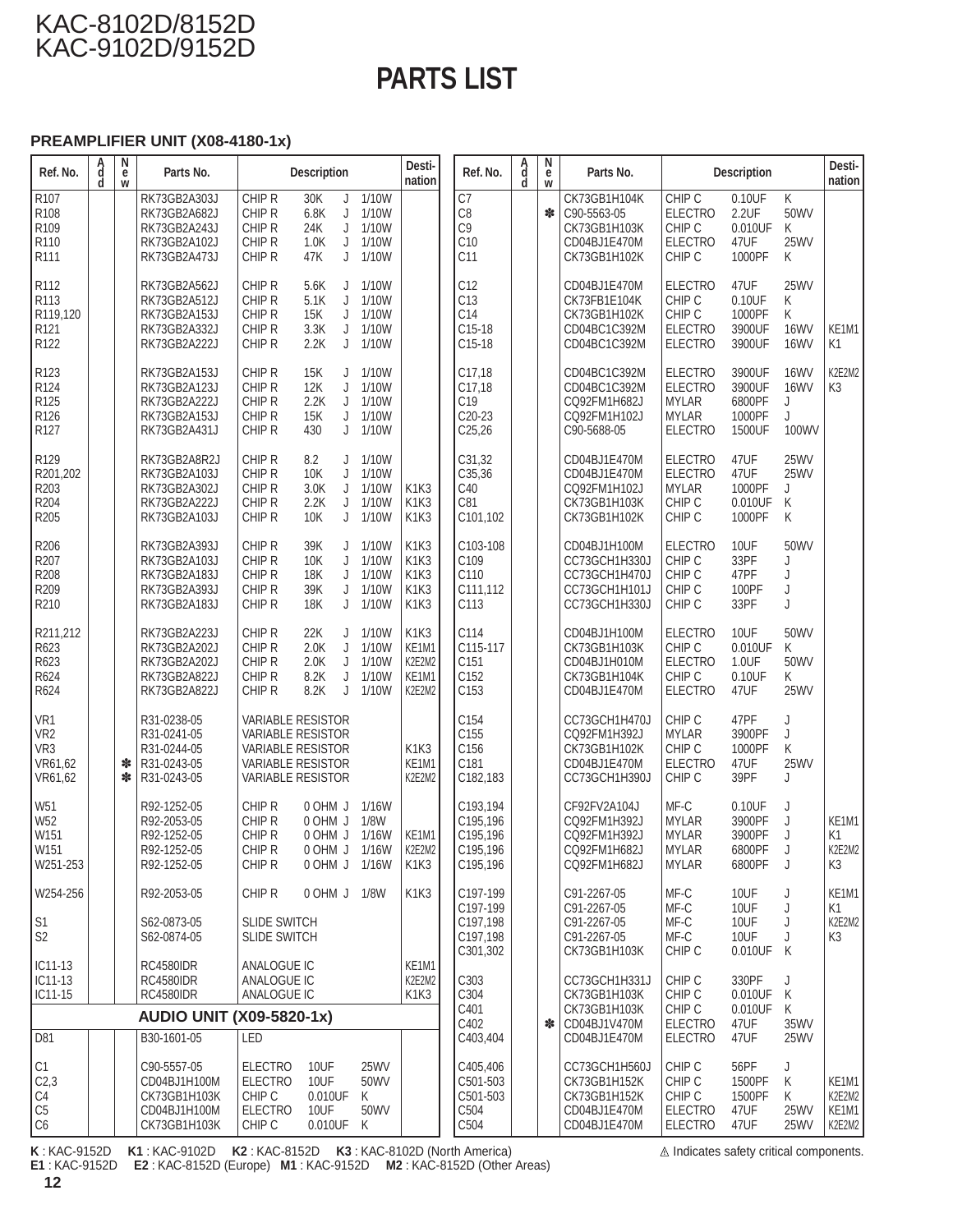# **PARTS LIST**

#### **AUDIO UNIT (X09-5820-1x)**

| Ref. No.                                     | A<br>d<br>ď | N<br>e<br>W | Parts No.                                                                     |                                                                                           | <b>Description</b>                        |                                | Desti-<br>nation                                                     | Ref. No.                                                       | A<br>d<br>d          | N<br>е<br>W           | Parts No.                                                               |                                                                                                                 | <b>Description</b>   |             |                         | Desti-<br>nation                                             |
|----------------------------------------------|-------------|-------------|-------------------------------------------------------------------------------|-------------------------------------------------------------------------------------------|-------------------------------------------|--------------------------------|----------------------------------------------------------------------|----------------------------------------------------------------|----------------------|-----------------------|-------------------------------------------------------------------------|-----------------------------------------------------------------------------------------------------------------|----------------------|-------------|-------------------------|--------------------------------------------------------------|
| C505                                         |             |             | CD04BJ1H010M                                                                  | <b>ELECTRO</b>                                                                            | 1.0UF                                     | 50WV                           | KE1M1                                                                | WH <sub>2</sub>                                                |                      | ∗                     | E39-0710-05                                                             | <b>WIRING HARNESS</b>                                                                                           |                      |             |                         |                                                              |
| C505<br>C506                                 |             |             | CD04BJ1H010M<br>CD04BJ1H100M                                                  | <b>ELECTRO</b><br><b>ELECTRO</b>                                                          | 1.0UF<br>10UF                             | 50WV<br>50WV                   | K2E2M2<br>KE1M1                                                      | 237                                                            | 2B                   |                       | F20-2205-14                                                             | <b>INSULATING SHEET</b>                                                                                         |                      |             |                         |                                                              |
| C506<br>C507                                 |             |             | CD04BJ1H100M<br>CC73GCH1H101J                                                 | <b>ELECTRO</b><br>CHIP C                                                                  | 10UF<br>100PF                             | 50WV<br>J                      | K2E2M2<br>KE1M1                                                      | J5<br>J <sub>5</sub>                                           |                      |                       | J13-0602-05<br>J13-0602-05                                              | <b>FUSE HOLDER</b><br><b>FUSE HOLDER</b>                                                                        |                      |             |                         | KE1M1<br>K1                                                  |
| C507<br>C508<br>C508<br>C509<br>C509         |             |             | CC73GCH1H101J<br>CD04BJ1H100M<br>CD04BJ1H100M<br>CK73GB1C104K<br>CK73GB1C104K | CHIP C<br><b>ELECTRO</b><br><b>ELECTRO</b><br>CHIP C<br>CHIP C                            | 100PF<br>10UF<br>10UF<br>0.10UF<br>0.10UF | J<br>50WV<br>50WV<br>Κ<br>Κ    | K2E2M2<br>KE1M1<br>K2E2M2<br>KE1M1<br>K2E2M2                         | L1<br>L1<br>L <sub>3</sub><br>L <sub>3</sub><br>L <sub>3</sub> |                      | ∗<br>∗<br>∗<br>∗<br>∗ | L33-2256-05<br>L33-2256-05<br>L19-0778-05<br>L19-0778-05<br>L19-0779-05 | CHOKE COIL<br>CHOKE COIL<br>TRANSFORMER FOR CONVERTER<br>TRANSFORMER FOR CONVERTER<br>TRANSFORMER FOR CONVERTER |                      |             |                         | KE1M1<br>K <sub>1</sub><br>KE1M1<br>K <sub>1</sub><br>K2E2M2 |
| C510,511<br>C510,511<br>C513<br>C513<br>C514 |             |             | CD04BJ1H100M<br>CD04BJ1H100M<br>CK73GB1C104K<br>CK73GB1C104K<br>CD04BJ1H100M  | <b>ELECTRO</b><br><b>ELECTRO</b><br>CHIP C<br>CHIP C<br><b>ELECTRO</b>                    | 10UF<br>10UF<br>0.10UF<br>0.10UF<br>10UF  | 50WV<br>50WV<br>Κ<br>Κ<br>50WV | KE1M1<br>K2E2M2<br>KE1M1<br>K2E2M2<br>KE <sub>1</sub> M <sub>1</sub> | L <sub>3</sub><br>L4<br>L4<br>L11<br>L11                       |                      | ∗<br>∗<br>*           | L19-0779-05<br>L33-2257-05<br>L33-2257-05<br>L33-1818-05<br>L33-1818-05 | TRANSFORMER FOR CONVERTER<br>CHOKE COIL<br>CHOKE COIL<br>CHOKE COIL<br>CHOKE COIL                               |                      |             |                         | K3<br>KE1M1<br>K1<br>K2E2M2<br>K <sub>3</sub>                |
| C514<br>C515<br>C515<br>C516                 |             |             | CD04BJ1H100M<br>CC73GCH1H470J<br>CC73GCH1H470J<br>CD04BJ1H100M                | <b>ELECTRO</b><br>CHIP C<br>CHIP C<br><b>ELECTRO</b>                                      | 10UF<br>47PF<br>47PF<br>10UF              | 50WV<br>J<br>J<br>50WV         | K2E2M2<br>KE1M1<br>K2E2M2<br>KE <sub>1</sub> M <sub>1</sub>          | L14<br>L14                                                     |                      | *<br>*                | L33-2259-05<br>L33-2259-05                                              | CHOKE COIL<br>CHOKE COIL                                                                                        |                      |             |                         | K2E2M2<br>K <sub>3</sub>                                     |
| C516<br>C517,518<br>C517,518                 |             |             | CD04BJ1H100M<br>CK73GB1H103K<br>CK73GB1H103K                                  | <b>ELECTRO</b><br>CHIP C<br>CHIP C                                                        | 10UF<br>0.010UF<br>0.010UF                | 50WV<br>Κ<br>К                 | K2E2M2<br>KE1M1<br>K2E2M2                                            | G<br>L<br>M<br>N                                               | 3B<br>2B<br>3B<br>2B | $\ast$                | N80-3010-43<br>N09-6217-05<br>N83-3006-43<br>N89-3008-43                | PAN HEAD TAPTITE SCREW<br><b>TAPTITE SCREW</b><br>PAN HEAD TAPTITE SCREW<br><b>BINDING HEAD TAPTITE SCREW</b>   |                      |             |                         |                                                              |
| C519<br>C519<br>C520                         |             |             | CK73GB1H152K<br>CK73GB1H152K<br>CD04BJ1H010M                                  | CHIP C<br>CHIP C<br><b>ELECTRO</b>                                                        | 1500PF<br>1500PF<br>1.0UF                 | Κ<br>Κ<br>50WV                 | KE1M1<br>K2E2M2<br>KE1M1                                             | R <sub>1</sub><br>R <sub>2</sub><br>R <sub>3</sub>             |                      |                       | RD14BB2C392J<br>RK73GB2A332J<br>RK73GB2A392J                            | <b>RD</b><br>CHIP R<br>CHIP R                                                                                   | 3.9K<br>3.3K<br>3.9K | J<br>J<br>J | 1/6W<br>1/10W<br>1/10W  |                                                              |
| C520<br>C521<br>C521                         |             |             | CD04BJ1H010M<br>CD04BJ1H100M<br>CD04BJ1H100M                                  | <b>ELECTRO</b><br><b>ELECTRO</b><br><b>ELECTRO</b>                                        | 1.0UF<br>10UF<br>10UF<br>1.0UF            | 50WV<br>50WV<br>50WV           | K2E2M2<br>KE1M1<br>K2E2M2                                            | R <sub>4</sub><br>R <sub>5</sub><br>R <sub>6</sub>             |                      |                       | RK73GB2A152J<br>RK73GB2A103J                                            | CHIP R<br>CHIP R<br>CHIP R                                                                                      | 1.5K<br>10K          | J<br>J      | 1/10W<br>1/10W<br>1/10W |                                                              |
| C522<br>C522                                 |             |             | CD04BJ1H010M<br>CD04BJ1H010M                                                  | <b>ELECTRO</b><br><b>ELECTRO</b>                                                          | 1.0UF                                     | 50WV<br>50WV                   | KE1M1<br>K2E2M2                                                      | R7<br>R <sub>8</sub>                                           |                      |                       | RK73GB2A472J<br>RK73GB2A333J<br>RK73GB2A472J                            | CHIP R<br>CHIP R                                                                                                | 4.7K<br>33K<br>4.7K  | J<br>J<br>J | 1/10W<br>1/10W          |                                                              |
| C523<br>C523<br>C524-527                     |             |             | CD04BJ1H100M<br>CD04BJ1H100M<br>CK73GB1H103K                                  | <b>ELECTRO</b><br><b>ELECTRO</b><br>CHIP C                                                | 10UF<br>10UF<br>0.010UF                   | 50WV<br>50WV<br>Κ              | KE1M1<br>K2E2M2<br>KE1M1                                             | R <sub>9</sub><br>R <sub>9</sub>                               |                      |                       | RK73EB2E333J<br>RK73EB2E333J                                            | CHIP R<br>CHIP R                                                                                                | 33K<br>33K           | J<br>J      | 1/4W<br>1/4W            | K2E2M2<br>K <sub>3</sub>                                     |
| C524-527<br>C601,602                         |             |             | CK73GB1H103K<br>CD04BJ1H100M                                                  | CHIP C<br><b>ELECTRO</b>                                                                  | 0.010UF<br>10UF                           | Κ<br>50WV                      | K2E2M2                                                               | R <sub>9</sub><br>R <sub>9</sub><br>R <sub>10</sub>            |                      |                       | RK73EB2E513J<br>RK73EB2E513J<br>RK73EB2E153J                            | CHIP R<br>CHIP R<br>CHIP R                                                                                      | 51K<br>51K<br>15K    | J<br>J<br>J | 1/4W<br>1/4W<br>1/4W    | KE1M1<br>K1<br>K2E2M2                                        |
| C603,604<br>C605<br>C606                     |             |             | CK73GB1H103K<br>CD04BJ1E470M<br>CK73GB1H103K                                  | CHIP C<br><b>ELECTRO</b><br>CHIP C                                                        | 0.010UF<br>47UF<br>0.010UF                | Κ<br><b>25WV</b><br>K          |                                                                      | R <sub>10</sub><br>R <sub>10</sub>                             |                      |                       | RK73EB2E153J<br>RK73EB2E473J                                            | CHIP R<br>CHIP R                                                                                                | 15K<br>47K           | J<br>J      | 1/4W<br>1/4W            | K3<br>KE1M1                                                  |
| C607<br>C608                                 |             |             | CK73FB1C684K<br>CK73GB1H103K                                                  | CHIP C<br>CHIP C                                                                          | 0.68UF<br>0.010UF K                       | K                              |                                                                      | R <sub>10</sub><br>R <sub>11</sub>                             |                      |                       | RK73EB2E473J<br>RK73GB2A333J                                            | CHIP R<br>CHIP R                                                                                                | 47K<br>33K           | J           | $J$ 1/4W<br>1/10W       | K1                                                           |
| C609<br>C610,611<br>C612                     |             |             | CK73GB1H682K<br>CK73GB1E473K<br>CK73FB1E104K                                  | CHIP C<br>CHIP C<br>CHIP C                                                                | 6800PF<br>0.047UF<br>0.10UF               | K<br>Κ<br>K                    |                                                                      | R <sub>12</sub><br>R <sub>13</sub><br>R <sub>14</sub>          |                      |                       | RK73GB2A753J<br>RK73GB2A101J<br>RK73GB2A103J                            | CHIP R<br>CHIP R<br>CHIP R                                                                                      | 75K<br>100<br>10K    | J<br>J<br>J | 1/10W<br>1/10W<br>1/10W |                                                              |
| C613<br>C614,615                             |             |             | CD04BJ1A101M<br>CK73GB1H103K                                                  | <b>ELECTRO</b><br>CHIP C                                                                  | 100UF<br>0.010UF K                        | 10WV                           |                                                                      | <b>R17</b><br>R <sub>19</sub><br>R <sub>20</sub>               |                      |                       | RK73GB2A103J<br>RK73GB2A682J<br>RK73GB2A162J                            | CHIP R<br>CHIP R<br>CHIP R                                                                                      | 10K<br>6.8K<br>1.6K  | J<br>J<br>J | 1/10W<br>1/10W<br>1/10W |                                                              |
| CN <sub>1</sub><br>J1<br>J1                  |             | ∗<br>∗<br>∗ | E41-2447-05<br>E63-0921-05<br>E63-0921-05                                     | <b>FLAT CABLE CONNECTOR</b><br><b>PIN JACK</b><br><b>PIN JACK</b>                         |                                           |                                | KE1M1<br>K2E2M2                                                      | R <sub>22</sub><br>R <sub>23</sub>                             |                      |                       | RK73GB2A823J<br>RK73GB2A684J                                            | CHIP R<br>CHIP R                                                                                                | 82K<br>680K          | J           | $J$ 1/10W<br>1/10W      |                                                              |
| J <sub>1</sub><br>J2                         |             | ∗<br>∗      | E63-0926-05<br>E58-1031-05                                                    | <b>PIN JACK</b><br>RECTANGULAR RECEPTACLE                                                 |                                           |                                | K <sub>1</sub> K <sub>3</sub>                                        | R <sub>25</sub><br>R <sub>29</sub><br>R30                      |                      |                       | RK73GB2A273J<br>RK73GB2A154J<br>RK73GB2A512J                            | CHIP R<br>CHIP R<br>CHIP R                                                                                      | 27K<br>150K<br>5.1K  | J<br>J<br>J | 1/10W<br>1/10W<br>1/10W |                                                              |
| J3<br>J3<br>J3                               |             |             | E70-0838-05<br>E70-0838-05<br>E70-0843-05                                     | <b>SCREW TERMINAL BOARD</b><br><b>SCREW TERMINAL BOARD</b><br><b>SCREW TERMINAL BOARD</b> |                                           |                                | KE1M1<br>K2E2M2<br>K <sub>1</sub> K <sub>3</sub>                     | R31<br>R32                                                     |                      |                       | RK73GB2A224J<br>RK73GB2A512J                                            | CHIP R<br>CHIP R                                                                                                | 220K<br>5.1K         | J           | 1/10W<br>$J$ 1/10W      |                                                              |
| J <sub>4</sub><br>J <sub>4</sub>             |             | ∗<br>∗<br>∗ | E58-0966-15<br>E58-0966-15                                                    | RECTANGULAR RECEPTACLE<br>RECTANGULAR RECEPTACLE                                          |                                           |                                | KE1M1<br>K2E2M2                                                      | R33<br><b>R34</b>                                              |                      |                       | RK73GB2A224J<br>RK73GB2A682J                                            | CHIP R<br>CHIP R                                                                                                | 220K<br>6.8K         |             | $J$ 1/10W<br>$J$ 1/10W  |                                                              |

**K** : KAC-9152D **K1** : KAC-9102D **K2** : KAC-8152D **K3** : KAC-8102D (North America) **E1** : KAC-9152D **E2** : KAC-8152D (Europe) **M1** : KAC-9152D **M2** : KAC-8152D (Other Areas)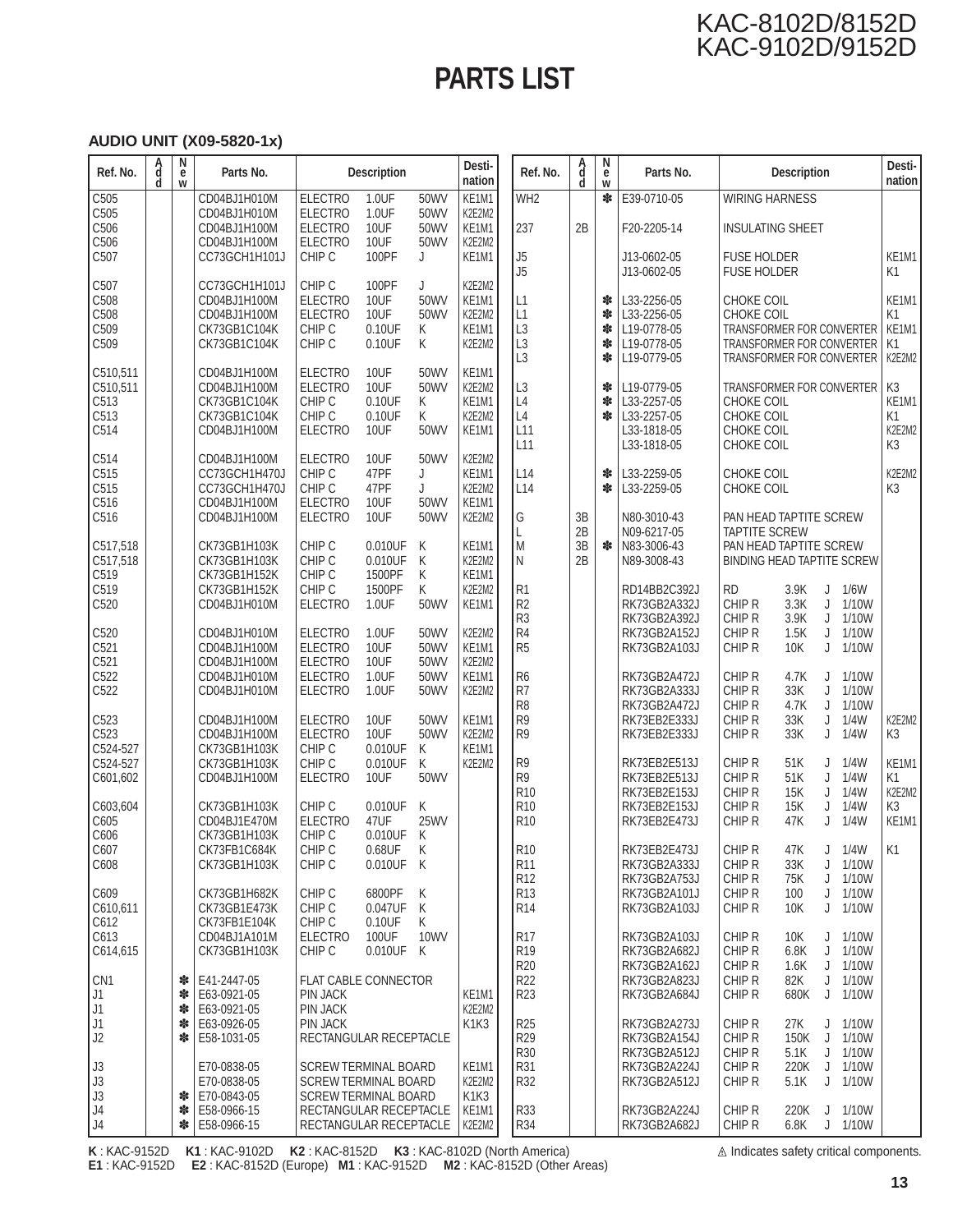# **PARTS LIST**

#### **AUDIO UNIT (X09-5820-1x)**

| Ref. No.                                                                                              | A<br>d<br>d | N<br>e<br>W | Parts No.                                                                    |                                                            | <b>Description</b>                        |                             |                                                       | Desti-<br>nation                          | Ref. No.                                                                 | A<br>d<br>d | N<br>e<br>W | Parts No.                                                                       |                                                                                | <b>Description</b>                   |                       |                                             | Desti-<br>nation                             |
|-------------------------------------------------------------------------------------------------------|-------------|-------------|------------------------------------------------------------------------------|------------------------------------------------------------|-------------------------------------------|-----------------------------|-------------------------------------------------------|-------------------------------------------|--------------------------------------------------------------------------|-------------|-------------|---------------------------------------------------------------------------------|--------------------------------------------------------------------------------|--------------------------------------|-----------------------|---------------------------------------------|----------------------------------------------|
| <b>R35</b><br>R36<br>R37,38<br>R39,40<br>R41.42                                                       |             |             | RK73GB2A104J<br>RK73GB2A203J<br>RK73GB2A152J<br>RK73GB2A560J<br>RK73GB2A100J | CHIP R<br>CHIP R<br>CHIP R<br>CHIP R<br>CHIP R             | 100K<br>20K<br>1.5K<br>56<br>10           | J<br>J<br>J<br>J<br>J       | 1/10W<br>1/10W<br>1/10W<br>1/10W<br>1/10W             |                                           | R <sub>155</sub><br>R156<br>R <sub>157</sub><br>R158<br>R <sub>159</sub> |             |             | RK73GB2A102J<br>RK73GB2A471J<br>RK73GB2A102J<br>RK73GB2A684J<br>RK73GB2A103J    | CHIP R<br>CHIP R<br>CHIP R<br>CHIP R<br>CHIP R                                 | 1.0K<br>470<br>1.0K<br>680K<br>10K   | J<br>J<br>J<br>J<br>J | 1/10W<br>1/10W<br>1/10W<br>1/10W<br>1/10W   |                                              |
| R43,44<br>R45<br>R46,47<br>R48,49<br>R <sub>52</sub>                                                  |             |             | RK73GB2A472J<br>RD14DB2H100J<br>RD14DB2H220J<br>RK73EB2E473J<br>RD14BB2C333J | CHIP R<br>SMALL-RD<br>SMALL-RD<br>CHIP R<br><b>RD</b>      | 4.7K<br>10<br>22<br>47K<br>33K            | J<br>J<br>J<br>J<br>J       | 1/10W<br>1/2W<br>1/2W<br>1/4W<br>1/6W                 | K2E2M2                                    | R <sub>160</sub><br>R161<br>R <sub>162</sub><br>R <sub>181</sub><br>R182 |             |             | RK73GB2A683J<br>RD14BB2E243J<br>RK73GB2A103J<br>RK73EB2E102J<br>RK73GB2A112J    | CHIP R<br><b>RD</b><br>CHIP R<br>CHIP R<br>CHIP R                              | 68K<br>24K<br>10K<br>1.0K<br>1.1K    | J<br>J<br>J<br>J<br>J | 1/10W<br>1/4W<br>1/10W<br>1/4W<br>1/10W     |                                              |
| R <sub>52</sub><br>R <sub>52</sub><br>R <sub>52</sub><br>R53<br>R <sub>57</sub>                       |             |             | RD14BB2C333J<br>RD14BB2C473J<br>RD14BB2C473J<br>RK73EB2E100J<br>RD14BB2C333J | <b>RD</b><br><b>RD</b><br><b>RD</b><br>CHIP R<br><b>RD</b> | 33K<br>47K<br>47K<br>10<br>33K            | J<br>J<br>J<br>J<br>J       | 1/6W<br>1/6W<br>1/6W<br>1/4W<br>1/6W                  | K <sub>3</sub><br>KE1M1<br>K1<br>K2E2M2   | R183,184<br>R199-202<br>R203<br>R203<br>R203,204                         |             | ∗<br>∗<br>∗ | RK73GB2A103J<br>RK73EB2E100J<br>RS14KB3D4R7JP<br>RS14KB3D4R7JP<br>RS14KB3D4R7JP | CHIP R<br>CHIP R<br>FL-PROOF RS 4.7<br>FL-PROOF RS<br>FL-PROOF RS 4.7          | 10K<br>10 <sup>°</sup><br>4.7        | J<br>J<br>J<br>J<br>J | 1/10W<br>1/4W<br>2W<br>2W<br>2W             | K2E2M2<br>K3<br>KE1M1                        |
| R <sub>57</sub><br>R <sub>57</sub><br>R <sub>57</sub><br>R58<br>R61                                   |             |             | RD14BB2C333J<br>RD14BB2C473J<br>RD14BB2C473J<br>RK73EB2E100J<br>RK73GB2A100J | <b>RD</b><br><b>RD</b><br><b>RD</b><br>CHIP R<br>CHIP R    | 33K<br>47K<br>47K<br>10<br>10             | J<br>J<br>J<br>J<br>J       | 1/6W<br>1/6W<br>1/6W<br>1/4W<br>1/10W                 | K <sub>3</sub><br>KE1M1<br>K <sub>1</sub> | R203.204<br>R206,207<br>R208<br>R209<br>R210.211                         |             | $\ast$      | RS14KB3D4R7JP<br>RK73GB2A473J<br>RK73GB2A154J<br>RK73GB2A104J<br>RK73GB2A9R1J   | FL-PROOF RS<br>CHIP R<br>CHIP R<br>CHIP R<br>CHIP R                            | 4.7<br>47K<br>150K<br>100K<br>9.1    | J<br>J<br>J<br>J<br>J | 2W<br>1/10W<br>1/10W<br>1/10W<br>1/10W      | K1                                           |
| <b>R64</b><br>R65<br>R66<br><b>R67</b><br>R68                                                         |             |             | RK73GB2A821J<br>RK73GB2A472J<br>RK73GB2A103J<br>RK73GB2A153J<br>RK73EB2E473J | CHIP R<br>CHIP R<br>CHIP R<br>CHIP R<br>CHIP R             | 820<br>4.7K<br>10K<br>15K<br>47K          | J<br>J<br>J<br>J<br>J       | 1/10W<br>1/10W<br>1/10W<br>1/10W<br>1/4W              | KE1M1                                     | R301,302<br>R303<br>R304<br>R305<br>R306                                 |             |             | RK73GB2A103J<br>RK73GB2A682J<br>RK73GB2A622J<br>RK73GB2A392J<br>RK73GB2A622J    | CHIP R<br>CHIP R<br>CHIP R<br>CHIP R<br>CHIP R                                 | 10K<br>6.8K<br>6.2K<br>3.9K<br>6.2K  | J<br>J<br>J<br>J<br>J | 1/10W<br>1/10W<br>1/10W<br>1/10W<br>1/10W   |                                              |
| R68<br>R70,71<br>R72<br>R72<br>R72                                                                    |             |             | RK73EB2E473J<br>RK73GB2A103J<br>RK73GB2A331J<br>RK73GB2A331J<br>RK73GB2A621J | CHIP R<br>CHIP R<br>CHIP R<br>CHIP R<br>CHIP R             | 47K<br>10K<br>330<br>330<br>620           | J<br>J<br>J<br>J<br>J       | 1/4W<br>1/10W<br>1/10W<br>1/10W<br>1/10W              | K1<br>KE1M1<br>Κ1<br>K2E2M2               | R307<br>R401,402<br>R403,404<br>R405<br>R406                             |             |             | RK73GB2A103J<br>RD14DB2H751J<br>RK73EB2E471J<br>RK73EB2E470J<br>RK73EB2E271J    | CHIP R<br>SMALL-RD 750<br>CHIP R<br>CHIP R<br>CHIP R                           | 10K<br>470<br>47<br>270              | J<br>J<br>J<br>J<br>J | 1/10W<br>1/2W<br>1/4W<br>1/4W<br>1/4W       |                                              |
| R72<br>R73<br>R74<br>R101,102<br>R103,104                                                             |             |             | RK73GB2A621J<br>RK73GB2A222J<br>RK73EB2E821J<br>RD14BB2C102J<br>RK73GB2A103J | CHIP R<br>CHIP R<br>CHIP R<br><b>RD</b><br>CHIP R          | 620<br>2.2K<br>820<br>1.0K<br>10K         | J<br>J<br>J<br>J            | J 1/10W<br>1/10W<br>1/4W<br>1/6W<br>1/10W             | K <sub>3</sub>                            | R407-410<br>R411<br>R412<br>R413<br>R414                                 |             |             | RK73EB2E100J<br>RK73EB2E331J<br>RK73EB2E122J<br>RK73EB2E101J<br>RK73EB2E100J    | CHIP R<br>CHIP R<br>CHIP R<br>CHIP R<br>CHIP R                                 | 10<br>330<br>1.2K<br>100<br>10       | J<br>J<br>J<br>J<br>J | 1/4W<br>1/4W<br>1/4W<br>1/4W<br>1/4W        |                                              |
| R105,106<br>R107.108<br>R109-112<br>R113<br>R <sub>114</sub>                                          |             |             | RK73GB2A273J<br>RD14BB2C222J<br>RD14BB2C473J<br>RK73GB2A102J<br>RK73GB2A153J | CHIP R<br><b>RD</b><br><b>RD</b><br>CHIP R<br>CHIP R       | 27K<br>2.2K<br>47K<br>1.0K J 1/10W<br>15K | J<br>J<br>J                 | 1/10W<br>1/6W<br>1/6W<br>$J$ 1/10W                    |                                           | R415<br>R416<br>R417<br>R418<br>R419                                     |             |             | RK73EB2E101J<br>RK73EB2E100J<br>RK73GB2A103J<br>RD14DB2H102J<br>RK73GB2A473J    | CHIP R<br>CHIP R<br>CHIP R<br>SMALL-RD 1.0K<br>CHIP <sub>R</sub>               | 100<br>10 <sup>°</sup><br>10K<br>47K | J<br>J<br>J<br>J      | 1/4W<br>1/4W<br>1/10W<br>1/2W<br>$J$ 1/10W  |                                              |
| R <sub>115</sub><br>R116<br>R <sub>117</sub><br>R118<br>R119,120                                      |             |             | RK73GB2A103J<br>RK73GB2A333J<br>RN73GH1J103D<br>RD14BB2C562J<br>RN73GH1J103D | CHIP R<br>CHIP R<br>CHIP R<br><b>RD</b><br>CHIP R          | 10K<br>33K<br>10K<br>5.6K<br>10K          | J                           | $J$ 1/10W<br>$J$ 1/10W<br>D 1/16W<br>1/6W<br>D 1/16W  |                                           | R420<br>R421<br>R422<br>R423,424<br>R425,426                             |             |             | RD14DB2H512J<br>RK73GB2A562J<br>RD14BB2C563J<br>RK73GB2A102J<br>RK73GB2A103J    | SMALL-RD 5.1K<br>CHIP R<br><b>RD</b><br>CHIP <sub>R</sub><br>CHIP <sub>R</sub> | 5.6K<br>56K<br>1.0K<br>10K           | J<br>J<br>J<br>J<br>J | 1/2W<br>1/10W<br>1/6W<br>1/10W<br>1/10W     |                                              |
| R <sub>121</sub> ,122<br>R <sub>123</sub><br>R <sub>124</sub><br>R <sub>151</sub><br>R <sub>152</sub> |             |             | RK73GB2A753J<br>RN73GH1J103D<br>RK73GB2A101J<br>RK73GB2A472J<br>RK73GB2A103J | CHIP R<br>CHIP R<br>CHIP R<br>CHIP R<br>CHIP R             | 75K<br>10K<br>100<br>4.7K<br>10K          | D<br>J                      | $J$ 1/10W<br>1/16W<br>$J$ 1/10W<br>1/10W<br>$J$ 1/10W |                                           | R501-504<br>R501-504<br>R506,507<br>R506,507<br>R508.509                 |             |             | RD14BB2C101J<br>RD14BB2C101J<br>RK73GB2A102J<br>RK73GB2A102J<br>RK73GB2A474J    | <b>RD</b><br><b>RD</b><br>CHIP <sub>R</sub><br>CHIP R<br>CHIP R                | 100<br>100<br>1.0K<br>1.0K<br>470K   | J<br>J<br>J<br>J<br>J | 1/6W<br>1/6W<br>1/10W<br>1/10W<br>1/10W     | KE1M1<br>K2E2M2<br>KE1M1<br>K2E2M2<br>KE1M1  |
| R <sub>153</sub><br>R <sub>153</sub><br>R <sub>153</sub><br>R <sub>153</sub><br>R <sub>154</sub>      |             |             | RK73GB2A153J<br>RK73GB2A153J<br>RK73GB2A682J<br>RK73GB2A682J<br>RK73GB2A224J | CHIP R<br>CHIP R<br>CHIP R<br>CHIP R<br>CHIP R             | 15K<br>15K<br>6.8K<br>6.8K<br>220K        | $\sf J$<br>J<br>J<br>J<br>J | 1/10W<br>1/10W<br>1/10W<br>1/10W<br>1/10W             | KE1M1<br>K1<br>K2E2M2<br>K3               | R508,509<br>R510<br>R510<br>R511<br>R511                                 |             |             | RK73GB2A474J<br>RD14BB2E511J<br>RD14BB2E511J<br>RK73GB2A103J<br>RK73GB2A103J    | CHIP R<br><b>RD</b><br><b>RD</b><br>CHIP R<br>CHIP R                           | 470K<br>510<br>510<br>10K<br>10K     | J<br>J<br>J<br>J      | 1/10W<br>1/4W<br>1/4W<br>1/10W<br>$J$ 1/10W | K2E2M2<br>KE1M1<br>K2E2M2<br>KE1M1<br>K2E2M2 |

**K** : KAC-9152D **K1** : KAC-9102D **K2** : KAC-8152D **K3** : KAC-8102D (North America) **E1** : KAC-9152D **E2** : KAC-8152D (Europe) **M1** : KAC-9152D **M2** : KAC-8152D (Other Areas)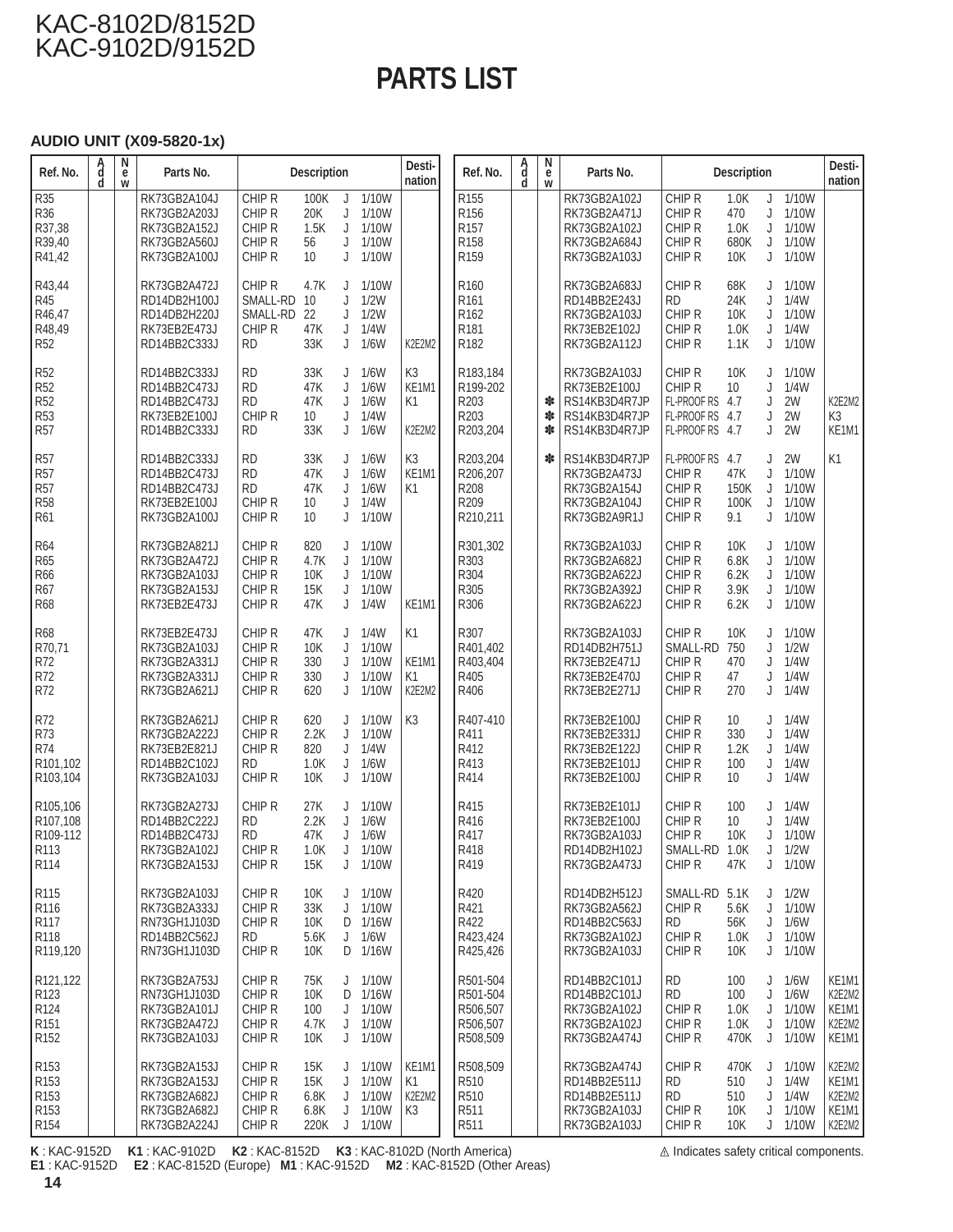# **PARTS LIST**

#### **AUDIO UNIT (X09-5820-1x)**

| Ref. No.                                                 | A<br>d<br>d | N<br>${\bf e}$<br>W | Parts No.                                                                                    |                                                           | <b>Description</b>                          |                            |                                                             | Desti-<br>nation                                                     | Ref. No.                                                                                                           | A<br>d<br>d | N<br>е<br>W      | Parts No.                                                                               |                                                                                              | <b>Description</b>                                        |                                           | Desti-<br>nation                                                          |
|----------------------------------------------------------|-------------|---------------------|----------------------------------------------------------------------------------------------|-----------------------------------------------------------|---------------------------------------------|----------------------------|-------------------------------------------------------------|----------------------------------------------------------------------|--------------------------------------------------------------------------------------------------------------------|-------------|------------------|-----------------------------------------------------------------------------------------|----------------------------------------------------------------------------------------------|-----------------------------------------------------------|-------------------------------------------|---------------------------------------------------------------------------|
| R512<br>R512<br>R513,514<br>R513,514<br>R <sub>515</sub> |             |                     | RK73GB2A393J<br>RK73GB2A393J<br>RK73GB2A223J<br>RK73GB2A223J<br>RK73GB2A222J                 | CHIP <sub>R</sub><br>CHIP R<br>CHIP R<br>CHIP R<br>CHIP R | 39K<br>39K<br>22K<br>22K<br>2.2K            | J<br>J<br>J<br>J<br>J      | 1/10W<br>1/10W<br>1/10W<br>1/10W<br>1/10W                   | KE <sub>1</sub> M <sub>1</sub><br>K2E2M2<br>KE1M1<br>K2E2M2<br>KE1M1 | R639<br>R640,641<br>R642<br>R643<br>R644                                                                           |             |                  | RK73GB2A823J<br>RK73GB2A223J<br>RK73GB2A103J<br>RK73GB2A222J<br>RK73GB2A103J            | CHIP R<br>CHIP R<br>CHIP R<br>CHIP R<br>CHIP R                                               | 82K<br>J<br>22K<br>J<br>10K<br>J<br>2.2K<br>J<br>10K<br>J | 1/10W<br>1/10W<br>1/10W<br>1/10W<br>1/10W |                                                                           |
| R515<br>R516<br>R516<br>R517<br>R517                     |             |                     | RK73GB2A222J<br>RK73GB2A103J<br>RK73GB2A103J<br>RK73GB2A163J<br>RK73GB2A163J                 | CHIP R<br>CHIP R<br>CHIP R<br>CHIP R<br>CHIP R            | 2.2K<br>10K<br>10K<br>16K<br>16K            | J<br>J<br>J<br>J<br>J      | 1/10W<br>1/10W<br>1/10W<br>1/10W<br>1/10W                   | K2E2M2<br>KE1M1<br>K2E2M2<br>KE1M1<br>K2E2M2                         | W301,302<br>W303-309<br>W317.318<br>W319<br>W320-323                                                               |             |                  | R92-2053-05<br>R92-1252-05<br>R92-1252-05<br>R92-2053-05<br>R92-1252-05                 | CHIP R<br>CHIP R<br>CHIP R<br>CHIP R<br>CHIP R                                               | 0 OHM J<br>0 OHM J<br>0 OHM J<br>0 OHM J<br>0 OHM J       | 1/8W<br>1/16W<br>1/16W<br>1/8W<br>1/16W   |                                                                           |
| R518<br>R518<br>R519<br>R519<br>R520                     |             |                     | RK73GB2A103J<br>RK73GB2A103J<br>RK73GB2A163J<br>RK73GB2A163J<br>RK73GB2A103J                 | CHIP R<br>CHIP R<br>CHIP R<br>CHIP R<br>CHIP R            | 10K<br>10K<br>16K<br>16K<br>10K             | J<br>J<br>J<br>J<br>J      | 1/10W<br>1/10W<br>1/10W<br>1/10W<br>1/10W                   | KE1M1<br>K2E2M2<br>KE1M1<br>K2E2M2<br>KE1M1                          | W324<br>W324<br>W326<br>W328<br>W328                                                                               |             |                  | R92-2053-05<br>R92-2053-05<br>R92-2053-05<br>R92-2053-05<br>R92-2053-05                 | CHIP R<br>CHIP R<br>CHIP R<br>CHIP R<br>CHIP R                                               | 0 OHM J<br>0 OHM J<br>0 OHM J<br>0 OHM J<br>0 OHM J       | 1/8W<br>1/8W<br>1/8W<br>1/8W<br>1/8W      | KE1M1<br>K2E2M2<br>KE1M1<br>K2E2M2                                        |
| R520<br>R521<br>R521<br>R522<br>R522                     |             |                     | RK73GB2A103J<br>RK73GB2A102J<br>RK73GB2A102J<br>RK73GB2A242J<br>RK73GB2A242J                 | CHIP R<br>CHIP R<br>CHIP R<br>CHIP R<br>CHIP R            | 10K<br>1.0K<br>1.0K<br>2.4K<br>2.4K         | J<br>J<br>J<br>J<br>J      | 1/10W<br>1/10W<br>1/10W<br>1/10W<br>1/10W                   | K2E2M2<br>KE1M1<br>K2E2M2<br>KE1M1<br>K2E2M2                         | W329<br>W330,331<br>W332<br>W332<br>W333                                                                           |             |                  | R92-1252-05<br>R92-2053-05<br>R92-1252-05<br>R92-1252-05<br>R92-2053-05                 | CHIP R<br>CHIP R<br>CHIP R<br>CHIP R<br>CHIP R                                               | 0 OHM J<br>0 OHM J<br>0 OHM J<br>0 OHM J<br>0 OHM J       | 1/16W<br>1/8W<br>1/16W<br>1/16W<br>1/8W   | KE1M1<br>K2E2M2<br>KE1M1                                                  |
| R523<br>R523<br>R525<br>R525<br>R526                     |             |                     | RK73GB2A562J<br>RK73GB2A562J<br>RK73GB2A471J<br>RK73GB2A471J<br>RK73GB2A473J                 | CHIP R<br>CHIP R<br>CHIP R<br>CHIP R<br>CHIP R            | 5.6K<br>5.6K<br>470<br>470<br>47K           | J<br>J<br>J<br>J<br>J      | 1/10W<br>1/10W<br>1/10W<br>1/10W<br>1/10W                   | KE1M1<br>K2E2M2<br>KE1M1<br>K2E2M2<br>KE1M1                          | W333<br>W336,337<br>W336,337<br>W337<br>W338                                                                       |             |                  | R92-2053-05<br>R92-1252-05<br>R92-1252-05<br>R92-1252-05<br>R92-2053-05                 | CHIP R<br>CHIP R<br>CHIP R<br>CHIP R<br>CHIP R                                               | 0 OHM J<br>0 OHM J<br>0 OHM J<br>0 OHM J<br>0 OHM J       | 1/8W<br>1/16W<br>1/16W<br>1/16W<br>1/8W   | K2E2M2<br>KE1M1<br>K2E2M2<br>K <sub>1</sub> K <sub>3</sub>                |
| R526<br>R527<br>R527<br>R528<br>R528                     |             |                     | RK73GB2A473J<br>RK73GB2A272J<br>RK73GB2A272J<br>RK73GB2A103J<br>RK73GB2A103J                 | CHIP R<br>CHIP R<br>CHIP R<br>CHIP <sub>R</sub><br>CHIP R | 47K<br>2.7K<br>2.7K<br>10K<br>10K           | J<br>J<br>J<br>J<br>J      | 1/10W<br>1/10W<br>1/10W<br>1/10W<br>1/10W                   | K2E2M2<br>KE1M1<br>K2E2M2<br>KE1M1<br>K2E2M2                         | W339<br>W346<br>W348<br>W350<br>W350                                                                               |             |                  | R92-1252-05<br>R92-1252-05<br>R92-2053-05<br>R92-2053-05<br>R92-2053-05                 | CHIP R<br>CHIP R<br>CHIP R<br>CHIP R<br>CHIP R                                               | 0 OHM J<br>0 OHM J<br>0 OHM J<br>0 OHM J<br>0 OHM J       | 1/16W<br>1/16W<br>1/8W<br>1/8W<br>1/8W    | KE1M1<br>K2E2M2                                                           |
| R529<br>R529<br>R601<br>R602<br>R603-605                 |             |                     | RK73GB2A331J<br>RK73GB2A331J<br>RK73GB2A473J<br>RK73GB2A103J<br>RK73GB2A203J                 | CHIP <sub>R</sub><br>CHIP R<br>CHIP R<br>CHIP R<br>CHIP R | 330<br>330<br>47K<br>10K<br>20K             | J<br>J<br>J<br>J<br>J      | 1/10W<br>1/10W<br>1/10W<br>1/10W<br>1/10W                   | KE1M1<br>K2E2M2                                                      | W351-357<br>W358<br>W360.361<br>W360,361<br>W361                                                                   |             |                  | R92-1252-05<br>R92-2053-05<br>R92-1252-05<br>R92-1252-05<br>R92-1252-05                 | CHIP R<br>CHIP R<br>CHIP R<br>CHIP R<br>CHIP R                                               | 0 OHM J<br>0 OHM J<br>0 OHM J<br>0 OHM J<br>0 OHM J       | 1/16W<br>1/8W<br>1/16W<br>1/16W<br>1/16W  | KE <sub>1</sub> M <sub>1</sub><br>K2E2M2<br>K <sub>1</sub> K <sub>3</sub> |
| R606<br>R607<br>R608<br>R609<br>R610,611                 |             |                     | RK73GB2A132J<br>RK73GB2A103J<br>RK73GB2A123J<br>RK73GB2A203J<br>RK73GB2A472J                 | CHIP R<br>CHIP <sub>R</sub><br>CHIP R<br>CHIP R<br>CHIP R | 1.3K<br>10K<br>12K<br>20K<br>4.7K           | J<br>J<br>J                | 1/10W<br>1/10W<br>1/10W<br>$J$ 1/10W<br>$J$ 1/10W           |                                                                      | W401<br>$D1-3$<br>$D1-3$<br>D <sub>1,2</sub><br>D1,2                                                               |             | ∗<br>∗<br>∗<br>∗ | R92-1252-05<br>RM4ZLF-J4NF<br>RM4ZLF-J4NF<br>RM4ZLF-J4NF<br>RM4ZLF-J4NF                 | CHIP R<br><b>DIODE</b><br><b>DIODE</b><br><b>DIODE</b><br><b>DIODE</b>                       | 0 OHM J                                                   | 1/16W                                     | K <sub>1</sub> K <sub>3</sub><br>KE1M1<br>K <sub>1</sub><br>K2E2M2<br>K3  |
| R612<br>R613<br>R614<br>R615<br>R616,617                 |             |                     | RK73GB2A223J<br>RK73GB2A103J<br>RK73GB2A104J<br>RK73GB2A102J<br>RK73GB2A103J                 | CHIP R<br>CHIP R<br>CHIP R<br>CHIP R<br>CHIP R            | 22K<br>10K<br>100K<br>1.0K<br>10K           |                            | $J$ 1/10W<br>$J$ 1/10W<br>$J$ 1/10W<br>J 1/10W<br>$J$ 1/10W |                                                                      | D <sub>4</sub><br>D <sub>5</sub><br>D6,7<br>D <sub>8</sub><br>D9-12                                                |             | ∗<br>∗           | 02DZ6.8F-Y<br>02DZ15F-Y<br><b>1SS133</b><br>02DZ10F-Y<br><b>1SS133</b>                  | <b>ZENER DIODE</b><br>ZENER DIODE<br><b>DIODE</b><br>ZENER DIODE<br><b>DIODE</b>             |                                                           |                                           |                                                                           |
| R619<br>R620<br>R621<br>R622<br>R623<br>R624             |             |                     | RK73GB2A224J<br>RK73GB2A222J<br>RK73GB2A273J<br>RK73GB2A222J<br>RK73GB2A682J<br>RK73GB2A514J | CHIP R<br>CHIP R<br>CHIP R<br>CHIP R<br>CHIP R<br>CHIP R  | 220K<br>2.2K<br>27K<br>2.2K<br>6.8K<br>510K | J<br>J<br>J<br>J<br>J<br>J | 1/10W<br>1/10W<br>1/10W<br>1/10W<br>1/10W<br>1/10W          |                                                                      | D <sub>14</sub> -17<br>D <sub>18</sub><br>D <sub>18</sub><br>D <sub>18</sub><br>D <sub>18</sub><br>D <sub>19</sub> |             |                  | <b>1SS133</b><br>FCH10A20<br>FCH10A20<br><b>FCH20A20</b><br><b>FCH20A20</b><br>FRH10A20 | <b>DIODE</b><br><b>DIODE</b><br><b>DIODE</b><br><b>DIODE</b><br><b>DIODE</b><br><b>DIODE</b> |                                                           |                                           | K2E2M2<br>K3<br>KE <sub>1</sub> M <sub>1</sub><br>K1<br>K2E2M2            |
| R625-627<br>R629,630<br>R636,637<br>R638                 |             | ∗<br>∗              | RK73GB2A332J<br>R92-5086-05<br>R92-5086-05<br>RK73GB2A222J                                   | CHIP R<br><b>RS</b><br><b>RS</b><br>CHIP R                | 3.3K<br>0.05<br>0.05<br>2.2K                |                            | $J$ 1/10W<br>2W<br>2W<br>$J$ 1/10W                          |                                                                      | D <sub>19</sub><br>D <sub>19</sub><br>D <sub>19</sub>                                                              |             |                  | FRH10A20<br><b>FRH20A20</b><br><b>FRH20A20</b>                                          | <b>DIODE</b><br><b>DIODE</b><br><b>DIODE</b>                                                 |                                                           |                                           | K <sub>3</sub><br>KE <sub>1</sub> M <sub>1</sub><br>K1                    |

**K** : KAC-9152D **K1** : KAC-9102D **K2** : KAC-8152D **K3** : KAC-8102D (North America) **E1** : KAC-9152D **E2** : KAC-8152D (Europe) **M1** : KAC-9152D **M2** : KAC-8152D (Other Areas)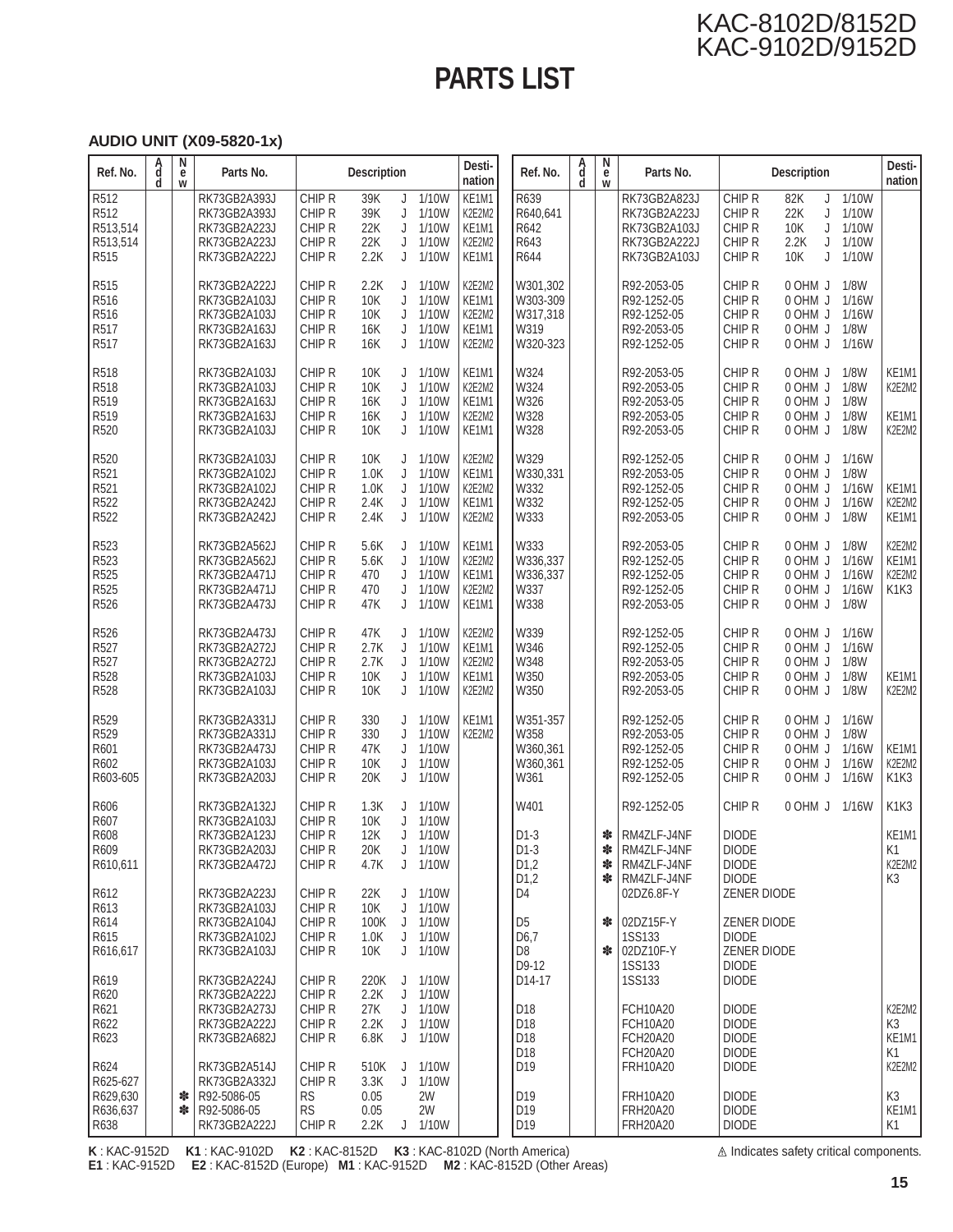# **PARTS LIST**

#### **AUDIO UNIT (X09-5820-1x)**

| Ref. No.                                                                                | A<br>d<br>d | N<br>$\ddot{\mathbf{e}}$<br>w | Parts No.                                                                            | <b>Description</b>                                                                      | Desti-<br>nation                     | Ref. No.                                         | A<br>d<br>d | N<br>$\ddot{\mathbf{e}}$<br>w | Parts No.                                                                  | <b>Description</b>                                                                                                    | Desti-<br>nation              |
|-----------------------------------------------------------------------------------------|-------------|-------------------------------|--------------------------------------------------------------------------------------|-----------------------------------------------------------------------------------------|--------------------------------------|--------------------------------------------------|-------------|-------------------------------|----------------------------------------------------------------------------|-----------------------------------------------------------------------------------------------------------------------|-------------------------------|
| D <sub>23</sub><br>D <sub>25</sub><br>D101<br>D103-110<br>D151                          |             |                               | 02DZ16F-Y<br>02DZ16F-Y<br><b>UMZ6.8N</b><br><b>1SS133</b><br>1SS133                  | ZENER DIODE<br>ZENER DIODE<br>ZENER DIODE<br><b>DIODE</b><br><b>DIODE</b>               |                                      | Q29,30<br>Q36<br>Q37,38<br>Q41<br>Q42            |             |                               | 2SA1576A<br>DTC114EUA<br>DTA114EUA<br>2SC945AA(Q,P)<br>2SA992-A(F,E)       | <b>TRANSISTOR</b><br><b>DIGITAL TRANSISTOR</b><br><b>DIGITAL TRANSISTOR</b><br><b>TRANSISTOR</b><br><b>TRANSISTOR</b> |                               |
| D <sub>181</sub><br>D182,183<br>D186<br>D303-307<br>D308                                |             | ∗<br>∗                        | 02DZ5.1F-Y<br><b>1SS133</b><br><b>1SS133</b><br><b>1SS133</b><br>02DZ5.1F-Y          | ZENER DIODE<br><b>DIODE</b><br><b>DIODE</b><br><b>DIODE</b><br>ZENER DIODE              |                                      | Q43<br>Q151<br>Q187-190<br>Q401,402<br>Q403-407  |             |                               | DTA114EUA<br>2SC4081<br>STW34NB20<br>2SC3478AA(L,K)<br>2SA1352(E,F)        | <b>DIGITAL TRANSISTOR</b><br><b>TRANSISTOR</b><br><b>FET</b><br><b>TRANSISTOR</b><br><b>TRANSISTOR</b>                | K2E2M2                        |
| D401-406<br>D407<br>D501<br>D501<br>D <sub>502</sub>                                    |             | ∗<br>∗<br>∗                   | <b>1SS133</b><br>02DZ15F-Y<br>02DZ5.1F-Y<br>02DZ5.1F-Y<br><b>1SS133</b>              | <b>DIODE</b><br>ZENER DIODE<br>ZENER DIODE<br>ZENER DIODE<br><b>DIODE</b>               | KE1M1<br>K2E2M2<br>KE1M1             | Q403-407<br>Q403-407<br>Q403-407<br>Q408<br>Q409 |             | ∗<br>∗<br>∗                   | 2SA1352(E,F)<br>2SA1352E/F-KEN<br>2SA1352E/F-KEN<br>2SC3415S<br>2SC3902    | <b>TRANSISTOR</b><br><b>TRANSISTOR</b><br><b>TRANSISTOR</b><br><b>TRANSISTOR</b><br><b>TRANSISTOR</b>                 | K <sub>3</sub><br>KE1M1<br>K1 |
| D502<br>D601,602<br>D603<br>D604<br>D605                                                |             | ∗<br>∗                        | <b>1SS133</b><br><b>1SS133</b><br>02DZ5.1F-Y<br><b>1SS133</b><br>02DZ10F-Y           | <b>DIODE</b><br><b>DIODE</b><br>ZENER DIODE<br><b>DIODE</b><br>ZENER DIODE              | K2E2M2                               | Q410,411<br>Q412<br>Q413<br>Q414,415<br>Q416     |             | *                             | 2SB1427<br>2SC3415S<br>2SC3902<br>2SB1427<br>2SD1863                       | <b>TRANSISTOR</b><br><b>TRANSISTOR</b><br><b>TRANSISTOR</b><br><b>TRANSISTOR</b><br><b>TRANSISTOR</b>                 |                               |
| D606<br>D607<br>D904<br>D904<br>D906-908                                                |             | ∗                             | 1SS133<br>02DZ10F-Y<br><b>1SS133</b><br><b>1SS133</b><br><b>1SS133</b>               | <b>DIODE</b><br>ZENER DIODE<br><b>DIODE</b><br><b>DIODE</b><br><b>DIODE</b>             | KE1M1<br>K2E2M2<br>KE1M1             | Q417<br>Q418<br>Q501<br>Q501<br>Q601             |             |                               | 2SA1376AA(L,K)<br>2SC3478AA(L,K)<br>2SC4081<br>2SC4081<br>2SA1576A         | <b>TRANSISTOR</b><br><b>TRANSISTOR</b><br><b>TRANSISTOR</b><br><b>TRANSISTOR</b><br><b>TRANSISTOR</b>                 | KE1M1<br>K2E2M2               |
| D906-908<br>IC <sub>1</sub><br>IC <sub>2</sub><br>IC <sub>11</sub><br>IC12,13           |             | ∗                             | <b>1SS133</b><br><b>TL494IDR</b><br>BA10358F<br><b>RC4580IDR</b><br>SN74HC00D        | <b>DIODE</b><br>ANALOGUE IC<br>ANALOGUE IC<br>ANALOGUE IC<br>MOS-IC                     | K2E2M2                               | Q602<br>Q603<br>Q604<br>Q605,606<br>Q607         |             |                               | 2SC4081<br>DTC124EUA<br>2SC3478AA(L,K)<br>2SA1376AA(L,K)<br>2SC3478AA(L,K) | <b>TRANSISTOR</b><br><b>DIGITAL TRANSISTOR</b><br><b>TRANSISTOR</b><br><b>TRANSISTOR</b><br><b>TRANSISTOR</b>         |                               |
| IC <sub>31</sub><br>IC <sub>32</sub><br>IC <sub>51</sub><br>IC <sub>51</sub><br>IC52,53 |             |                               | BA10393F<br><b>RC4580IDR</b><br><b>RC4580IDR</b><br><b>RC4580IDR</b><br>NJM2172V-TE2 | ANALOGUE IC<br>ANALOGUE IC<br>ANALOGUE IC<br>ANALOGUE IC<br>ANALOGUE IC                 | KE1M1<br>K2E2M2<br>KE1M1             | Q608<br>Q609-611<br>TH <sub>1</sub>              |             |                               | 2SA1576A<br>2SC4081<br>NT732ATTD103J                                       | <b>TRANSISTOR</b><br>TRANSISTOR<br><b>THERMISTOR</b>                                                                  |                               |
| IC52,53<br>IC61<br>IC62<br>Q1,2<br>Q <sub>3</sub>                                       |             |                               | NJM2172V-TE2<br><b>RC4580IDR</b><br>BA10393F<br>2SC4081<br>2SB1241                   | ANALOGUE IC<br>ANALOGUE IC<br>ANALOGUE IC<br><b>TRANSISTOR</b><br><b>TRANSISTOR</b>     | K2E2M2                               |                                                  |             |                               |                                                                            |                                                                                                                       |                               |
| Q4<br>Q <sub>5</sub><br>$\overline{Q8,9}$<br>Q10,11<br>Q12-14                           |             |                               | 2SA1576A<br>2SC4081<br>2SC4097<br>2SA1577<br>2SK3662-F                               | <b>TRANSISTOR</b><br><b>TRANSISTOR</b><br><b>TRANSISTOR</b><br><b>TRANSISTOR</b><br>FET | K1                                   |                                                  |             |                               |                                                                            |                                                                                                                       |                               |
| $Q12-15$<br>Q12,13<br>Q12,13<br>Q17-20<br>Q18-20                                        |             |                               | 2SK3662-F<br>2SK3662-F<br>2SK3662-F<br>2SK3662-F<br>2SK3662-F                        | <b>FET</b><br>FET<br><b>FET</b><br><b>FET</b><br>FET                                    | KE1M1<br>K2E2M2<br>K3<br>KE1M1<br>K1 |                                                  |             |                               |                                                                            |                                                                                                                       |                               |
| Q19,20<br>Q19,20<br>Q25<br>Q26<br>Q28                                                   |             |                               | 2SK3662-F<br>2SK3662-F<br>2SC1845-A(F,E)<br>2SC4883ANF<br>2SA1859ANF                 | <b>FET</b><br><b>FET</b><br><b>TRANSISTOR</b><br><b>TRANSISTOR</b><br><b>TRANSISTOR</b> | K2E2M2<br>K3                         |                                                  |             |                               |                                                                            |                                                                                                                       |                               |

**K** : KAC-9152D **K1** : KAC-9102D **K2** : KAC-8152D **K3** : KAC-8102D (North America) **E1** : KAC-9152D **E2** : KAC-8152D (Europe) **M1** : KAC-9152D **M2** : KAC-8152D (Other Areas)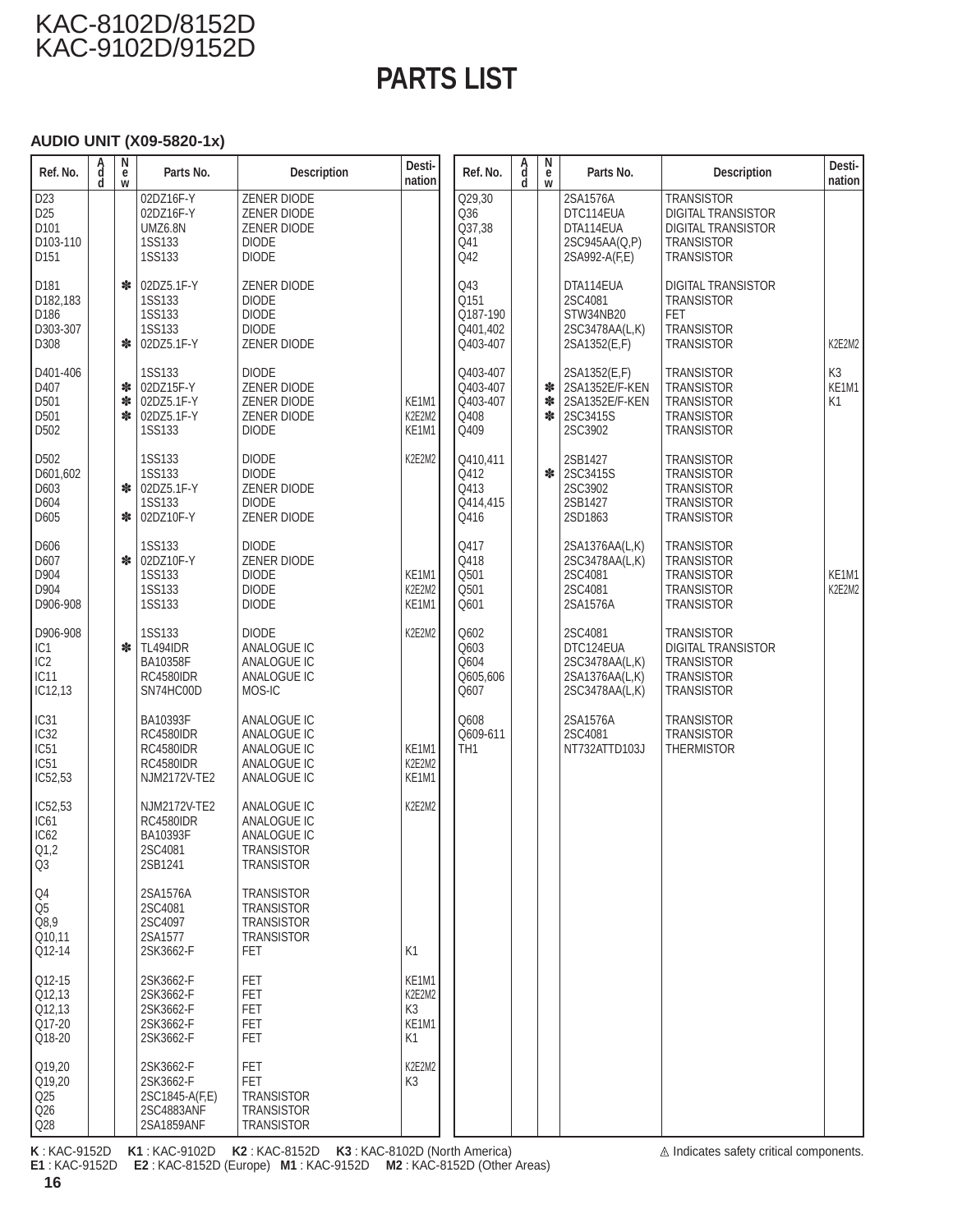# **PARTS LIST**

### KAC-8102D/8152D KAC-9102D/9152D

#### **CAPACITORS**

- C C 45 TH 1H 220 J 1234 56
- $1 = Type \dots$  ceramic, electrolytic, etc.  $4 = Vol$  Voltage rating
- $2 =$  Shape ... round, square, etc.  $5 =$  Value
- $3 =$ Temp. coefficient 6 = Tolerance
- -





 $100 = 10pF$  $101 = 100pF$   $\Box$  Multiplier



#### **• Temperature coefficient**

| 11st Word                |       |       |                                               |             |        |        |
|--------------------------|-------|-------|-----------------------------------------------|-------------|--------|--------|
| $Color*$                 | Black |       | Red   Orange   Yellow   Green   Blue   Violet |             |        |        |
| ' $ppm$ <sup>o</sup> C . |       | $-80$ | $-150$ I                                      | -220   -330 | $-470$ | $-750$ |

ppm/°C ±30 ±60 ±120 ±250 ±500 Example :  $CC45TH = -470±60ppm/°C$ 

2nd Word G  $H$  H  $J$  K  $L$ 

#### **• Tolerance (More than 10pF)**

| LCode L |  | $\mathsf{L}_{\mathsf{L}}$ |  |  |  | No code                                                                             |
|---------|--|---------------------------|--|--|--|-------------------------------------------------------------------------------------|
|         |  |                           |  |  |  | (%)  ±0.25  ±0.5   ±2   ±5   ±10   ±20   +40   +80   +100  More than 10μF : −10∼+50 |
|         |  |                           |  |  |  | $\vert -20 \vert -0 \vert$ Less than 4.7 $\mu$ F : $-10$ $\rightarrow$ +75          |

#### **(Less than 10pF)**

|  |         |  | $\overline{ }$ |
|--|---------|--|----------------|
|  | -11 つトー |  |                |

#### **• Voltage rating**

| $\sim$ 2nd word | A   | B    | C                                                                   | D   | F   |      | G   | Н   |     |     |    |
|-----------------|-----|------|---------------------------------------------------------------------|-----|-----|------|-----|-----|-----|-----|----|
| 1st word        |     |      |                                                                     |     |     |      |     |     |     |     |    |
|                 | 1.0 | 1.25 | 1.6                                                                 | 2.0 | 2.5 | 3.15 | 4.0 | 5.0 | 6.3 | 8.0 |    |
|                 | 10  | 12.5 | 16                                                                  | 20  | 25  | 31.5 | 40  | 50  | 63  | 80  | 35 |
|                 | 100 | 125  | 160                                                                 | 200 | 250 | 315  | 400 | 500 | 630 | 800 |    |
|                 |     |      | 1000   1250   1600   2000   2500   2150   4000   5000   6300   8000 |     |     |      |     |     |     |     |    |

#### **CHIP CAPACITORS**



#### **RESISTORS**

#### **• Chip resistor (Carbon)**

|                   |  |  |  |  |  | (EX) RD 73 E B 2B 000 J |  |
|-------------------|--|--|--|--|--|-------------------------|--|
|                   |  |  |  |  |  | 1 2 3 4 5 6 7           |  |
| $(Chip)$ $(B, F)$ |  |  |  |  |  |                         |  |

#### **• Carbon resistor (Normal type)**

|                   | (EX) RD 14 B |  |  |  |  | B 2C 000 J    |  |
|-------------------|--------------|--|--|--|--|---------------|--|
|                   |              |  |  |  |  | 1 2 3 4 5 6 7 |  |
| $(Chip)$ $(B, F)$ |              |  |  |  |  |               |  |

- $1 = Type \dots$  ceramic, electrolytic, etc.  $5 = Vol$  Voltage rating
- $2 =$  Shape ... round, square, etc.  $6 =$  Value
- $3 =$  Dimension  $7 =$  Tolerance
- 4 = Temp. coefficient
- 
- 
- 

#### **• Dimension**



#### **Chip capacitor**

| Code  |               | W              |                |  |
|-------|---------------|----------------|----------------|--|
| Empty | $5.6 \pm 0.5$ | 5.0 ± 0.5      | Less than 2.0  |  |
| Α     | $4.5 \pm 0.5$ | $3.2 \pm 0.4$  | Less than 2.0  |  |
| В     | $4.5 \pm 0.5$ | $2.0 \pm 0.3$  | Less than 2.0  |  |
| C     | $4.5 \pm 0.5$ | $1.25 \pm 0.2$ | Less than 1.25 |  |
| D     | $3.2+0.4$     | $2.5 \pm 0.3$  | Less than 1.5  |  |
| F     | $3.2+0.2$     | $1.6 \pm 0.2$  | Less than 1.25 |  |
| F     | $2.0 \pm 0.3$ | $1.25 \pm 0.2$ | Less than 1.25 |  |
| G     | $1.6 \pm 0.2$ | $0.8 + 0.2$    | Less than 1.0  |  |
| Н     | $1.0 + 0.05$  | $0.5 \pm 0.05$ | $0.5 \pm 0.05$ |  |
|       |               |                |                |  |

#### **Chip resistor**

| Code |                | W              |                 |
|------|----------------|----------------|-----------------|
|      | $3.2 \pm 0.2$  | $1.6 \pm 0.2$  | 1.0             |
|      | $2.0 \pm 0.3$  | $1.25 \pm 0.2$ | 1.0             |
| G    | $1.6 \pm 0.2$  | $0.8 + 0.2$    | $0.5 \pm 0.1$   |
|      | $1.0 \pm 0.05$ | $0.5 + 0.05$   | $0.35 \pm 0.05$ |
|      |                |                |                 |

#### **• Rating wattage**

| Code | Wattage | Code | Wattage   Code |    | Wattage        |
|------|---------|------|----------------|----|----------------|
| 1.   | 1/16W   | 2C   | 1/6W           | 3A | 1 <sub>W</sub> |
| 2A   | 1/10W   | 2E   | 1/4W           | 3D | 2W             |
| 2B   | 1/8W    | 2Η   | 1/2W           |    |                |